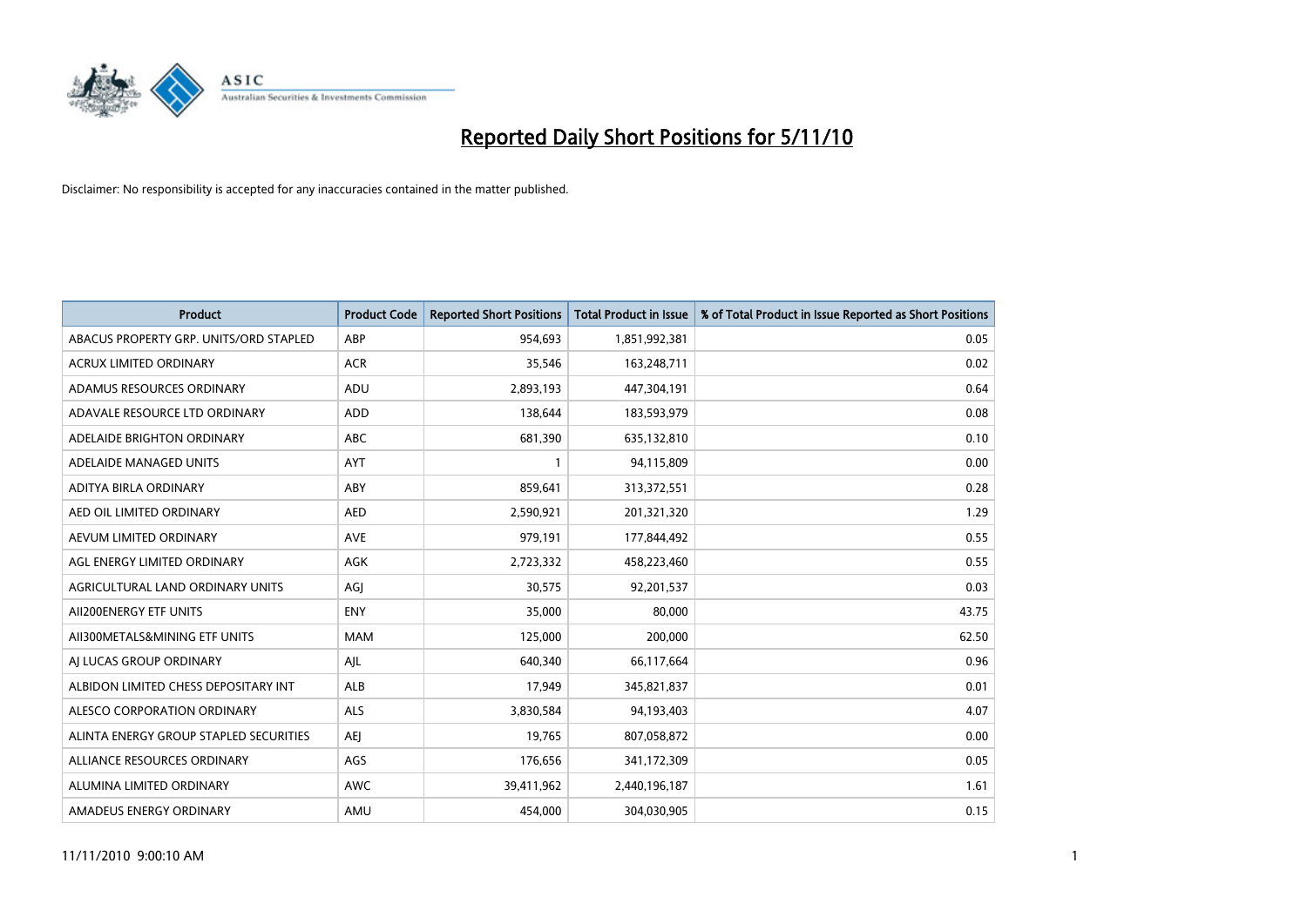

| <b>Product</b>                          | <b>Product Code</b> | <b>Reported Short Positions</b> | <b>Total Product in Issue</b> | % of Total Product in Issue Reported as Short Positions |
|-----------------------------------------|---------------------|---------------------------------|-------------------------------|---------------------------------------------------------|
| AMALGAMATED HOLDINGS ORDINARY           | <b>AHD</b>          | 4                               | 157,282,199                   | 0.00                                                    |
| AMCOM TELECOMM. ORDINARY                | AMM                 | 4,077,790                       | 716,812,103                   | 0.57                                                    |
| AMCOR LIMITED ORDINARY                  | AMC                 | 3,064,526                       | 1,224,359,762                 | 0.23                                                    |
| AMP LIMITED ORDINARY                    | AMP                 | 22,365,814                      | 2,094,424,200                 | 1.05                                                    |
| AMPELLA MINING ORDINARY                 | <b>AMX</b>          | 28,097                          | 200,225,108                   | 0.01                                                    |
| ANDEAN RESOURCES LTD ORDINARY           | <b>AND</b>          | 867,553                         | 548,450,367                   | 0.15                                                    |
| ANSELL LIMITED ORDINARY                 | <b>ANN</b>          | 1,075,312                       | 132,894,402                   | 0.81                                                    |
| ANTARES ENERGY LTD ORDINARY             | <b>AZZ</b>          | 168,654                         | 299,333,110                   | 0.06                                                    |
| ANZ BANKING GRP LTD ORDINARY            | <b>ANZ</b>          | 6,366,568                       | 2,559,768,592                 | 0.23                                                    |
| APA GROUP STAPLED SECURITIES            | <b>APA</b>          | 5,679,034                       | 551,689,118                   | 1.04                                                    |
| APEX MINERALS NL ORDINARY               | <b>AXM</b>          | 885,146                         | 3,567,819,909                 | 0.02                                                    |
| APN EUROPEAN RETAIL UNITS STAPLED SEC.  | <b>AEZ</b>          | 11,832                          | 544,910,660                   | 0.00                                                    |
| APN NEWS & MEDIA ORDINARY               | <b>APN</b>          | 10,554,850                      | 606,084,019                   | 1.74                                                    |
| APOLLO GAS LIMITED ORDINARY             | <b>AZO</b>          | 71,180                          | 90,400,136                    | 0.08                                                    |
| AQUARIUS PLATINUM. ORDINARY             | <b>AOP</b>          | 10,062,379                      | 463,231,008                   | 2.16                                                    |
| AQUILA RESOURCES ORDINARY               | <b>AQA</b>          | 990,053                         | 322,862,186                   | 0.29                                                    |
| ARAFURA RESOURCE LTD ORDINARY           | ARU                 | 2,646,875                       | 291,300,342                   | 0.91                                                    |
| ARDENT LEISURE GROUP STAPLED SECURITIES | AAD                 | 1,346,262                       | 312,836,274                   | 0.42                                                    |
| ARISTOCRAT LEISURE ORDINARY             | <b>ALL</b>          | 28,148,035                      | 533,983,910                   | 5.26                                                    |
| ASCIANO LIMITED STAPLED SECURITIES      | <b>AIO</b>          | 23,068,374                      | 2,926,103,883                 | 0.78                                                    |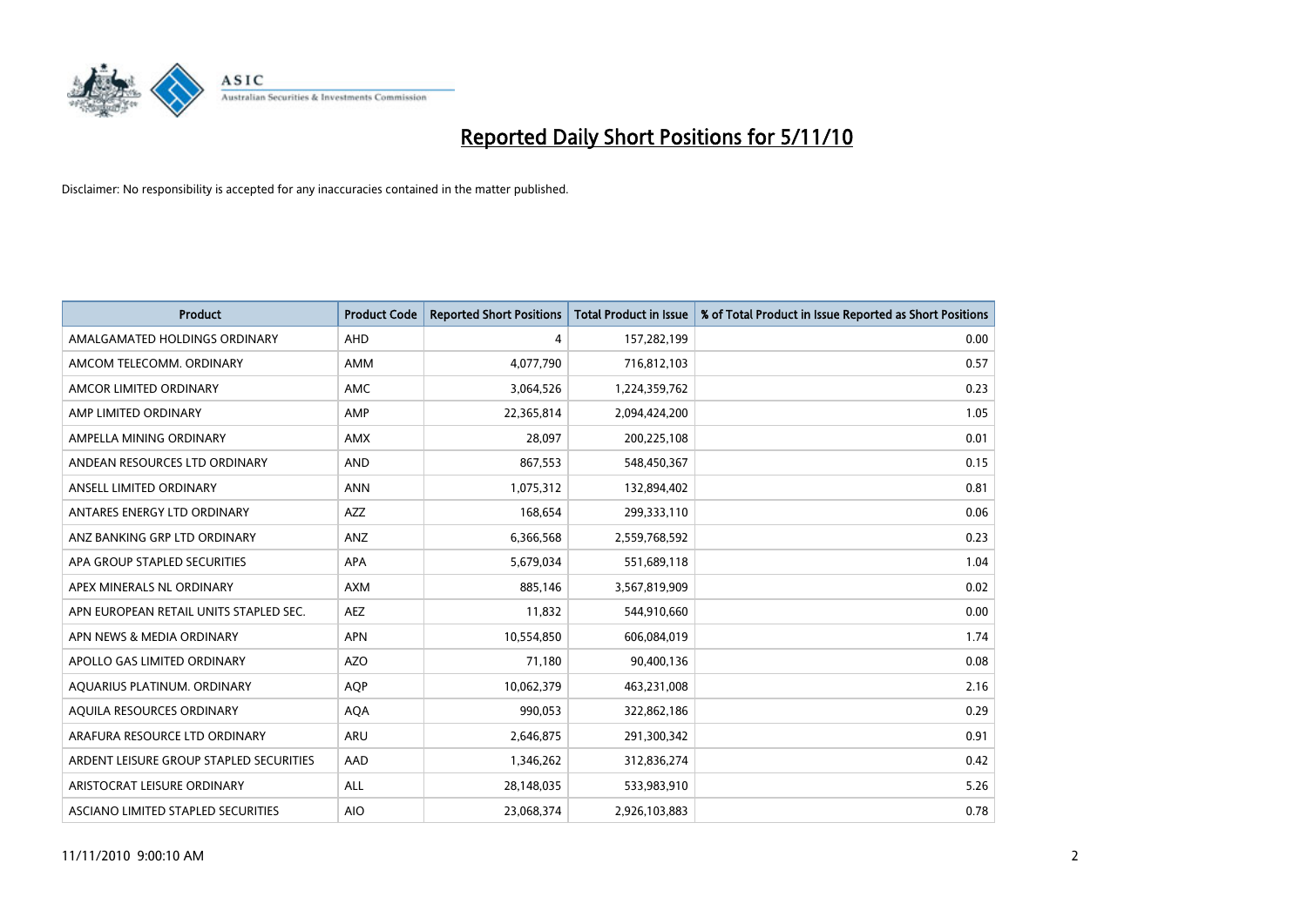

| <b>Product</b>                          | <b>Product Code</b> | <b>Reported Short Positions</b> | <b>Total Product in Issue</b> | % of Total Product in Issue Reported as Short Positions |
|-----------------------------------------|---------------------|---------------------------------|-------------------------------|---------------------------------------------------------|
| ASG GROUP LIMITED ORDINARY              | ASZ                 | 25,993                          | 154,567,466                   | 0.01                                                    |
| ASPEN GROUP ORD/UNITS STAPLED           | <b>APZ</b>          | 1,228,801                       | 583,934,711                   | 0.21                                                    |
| ASTRO JAP PROP GROUP STAPLED SECURITIES | AJA                 | 117,080                         | 508,212,161                   | 0.02                                                    |
| ASX LIMITED ORDINARY                    | <b>ASX</b>          | 1,240,078                       | 175,136,729                   | 0.71                                                    |
| ATLANTIC LIMITED ORDINARY               | ATI                 | 41,800                          | 107,522,356                   | 0.04                                                    |
| ATLAS IRON LIMITED ORDINARY             | <b>AGO</b>          | 11,527,935                      | 540,082,119                   | 2.13                                                    |
| AUCKLAND INTERNATION ORDINARY           | AIA                 | 54                              | 1,317,998,787                 | 0.00                                                    |
| AURORA OIL & GAS ORDINARY               | <b>AUT</b>          | 145,355                         | 318,365,342                   | 0.04                                                    |
| AUSDRILL LIMITED ORDINARY               | <b>ASL</b>          | 56,685                          | 262,467,242                   | 0.01                                                    |
| AUSENCO LIMITED ORDINARY                | AAX                 | 4,093,967                       | 122,427,576                   | 3.34                                                    |
| AUST VINTAGE LTD ORDINARY               | <b>AVG</b>          | 14,259                          | 128,282,317                   | 0.01                                                    |
| <b>AUSTAL LIMITED ORDINARY</b>          | ASB                 | 239,060                         | 188,069,638                   | 0.12                                                    |
| <b>AUSTAR UNITED ORDINARY</b>           | <b>AUN</b>          | 14,233,538                      | 1,271,329,063                 | 1.11                                                    |
| <b>AUSTBROKERS HOLDINGS ORDINARY</b>    | <b>AUB</b>          | $\overline{2}$                  | 54,339,433                    | 0.00                                                    |
| AUSTEREO GROUP LTD. ORDINARY            | <b>AEO</b>          | 29,692                          | 344,783,708                   | 0.01                                                    |
| AUSTIN ENGINEERING ORDINARY             | ANG                 | 12,680                          | 71,314,403                    | 0.01                                                    |
| <b>AUSTRALAND ASSETS ASSETS</b>         | AAZPB               | 1,168                           | 2,750,000                     | 0.04                                                    |
| AUSTRALAND PROPERTY STAPLED SECURITY    | <b>ALZ</b>          | 117,190                         | 576,837,197                   | 0.01                                                    |
| AUSTRALIAN AGRICULT, ORDINARY           | AAC                 | 4,613,499                       | 264,264,459                   | 1.73                                                    |
| <b>AUSTRALIAN EDUCATION UNITS</b>       | <b>AEU</b>          | 625.000                         | 134,973,383                   | 0.46                                                    |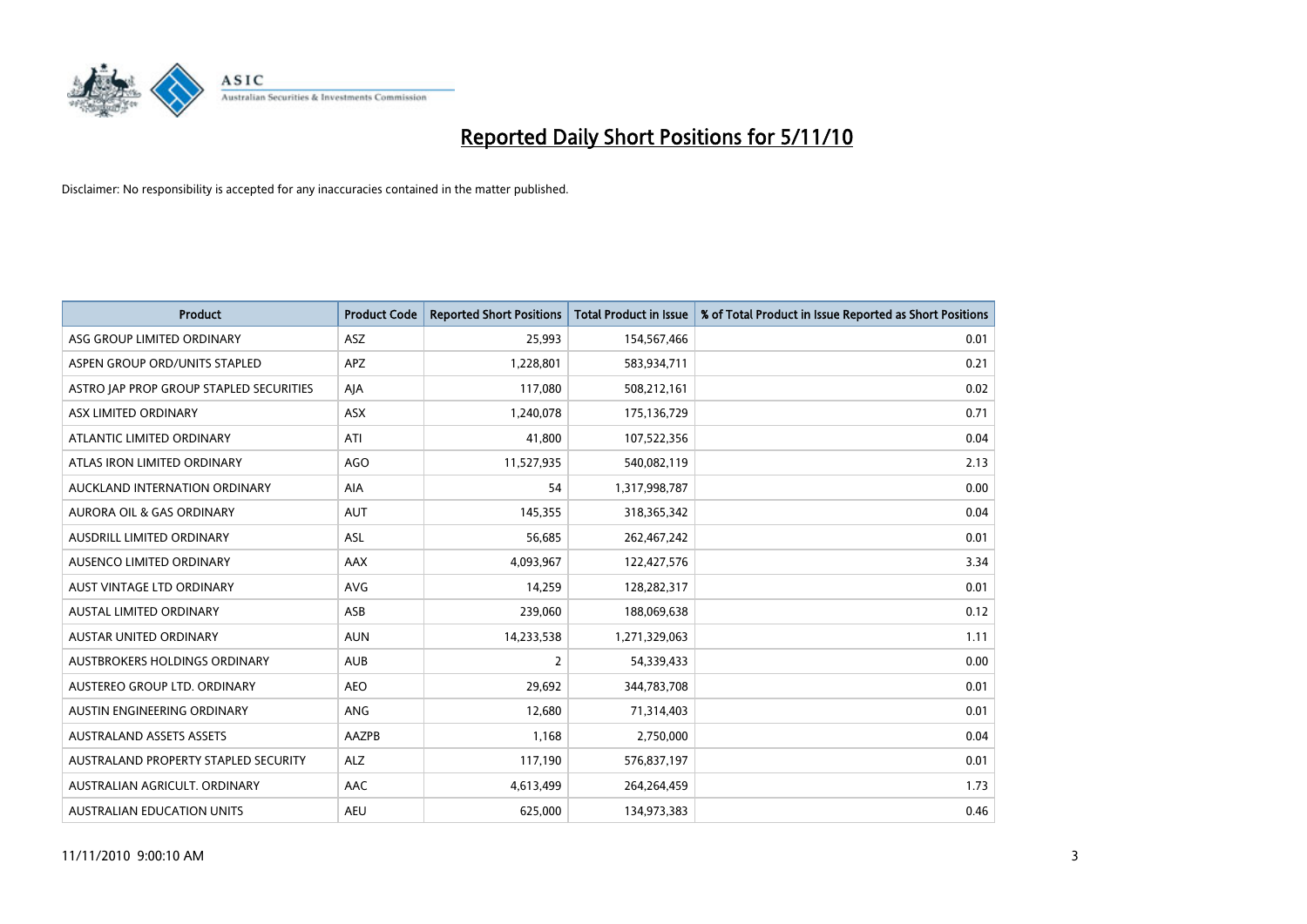

| <b>Product</b>                       | <b>Product Code</b> | <b>Reported Short Positions</b> | <b>Total Product in Issue</b> | % of Total Product in Issue Reported as Short Positions |
|--------------------------------------|---------------------|---------------------------------|-------------------------------|---------------------------------------------------------|
| AUSTRALIAN INFRASTR, UNITS/ORDINARY  | <b>AIX</b>          | 223,767                         | 620,733,944                   | 0.03                                                    |
| AUSTRALIAN MINES LTD ORDINARY        | <b>AUZ</b>          | 1,400,000                       | 6,981,662,168                 | 0.02                                                    |
| AUSTRALIAN PHARM, ORDINARY           | API                 | 853,449                         | 488,115,883                   | 0.16                                                    |
| AVEXA LIMITED ORDINARY               | <b>AVX</b>          | 243,657                         | 847,688,779                   | 0.03                                                    |
| <b>AVOCA RESOURCES ORDINARY</b>      | <b>AVO</b>          | 778,551                         | 302,379,660                   | 0.25                                                    |
| AWB LIMITED ORDINARY                 | <b>AWB</b>          | 2,855,524                       | 824,281,667                   | 0.34                                                    |
| AWE LIMITED ORDINARY                 | <b>AWE</b>          | 3,440,690                       | 521,871,941                   | 0.67                                                    |
| AXA ASIA PACIFIC ORDINARY            | <b>AXA</b>          | 4,604,201                       | 2,067,095,545                 | 0.20                                                    |
| BANK OF QUEENSLAND. ORDINARY         | <b>BOO</b>          | 956,863                         | 220,044,823                   | 0.43                                                    |
| <b>BANNERMAN RESOURCES ORDINARY</b>  | <b>BMN</b>          | 304,397                         | 201,710,934                   | 0.15                                                    |
| <b>BASS STRAIT OIL CO ORDINARY</b>   | <b>BAS</b>          | 1,482                           | 291,030,250                   | 0.00                                                    |
| <b>BATHURST RESOURCES ORDINARY</b>   | <b>BTU</b>          | 4,556,820                       | 236,315,015                   | 1.94                                                    |
| <b>BAUXITE RESOURCE LTD ORDINARY</b> | <b>BAU</b>          | 35,697                          | 234,379,896                   | 0.02                                                    |
| <b>BC IRON LIMITED ORDINARY</b>      | <b>BCI</b>          | 21,500                          | 84,061,000                    | 0.03                                                    |
| BEACH ENERGY LIMITED ORDINARY        | <b>BPT</b>          | 2,173,002                       | 1,098,548,140                 | 0.18                                                    |
| BEADELL RESOURCE LTD ORDINARY        | <b>BDR</b>          | 59,035                          | 621,937,828                   | 0.01                                                    |
| BENDIGO AND ADELAIDE ORDINARY        | <b>BEN</b>          | 3,049,837                       | 357,572,785                   | 0.85                                                    |
| BENDIGO MINING LTD ORDINARY          | <b>BDG</b>          | 2,323,807                       | 509,712,735                   | 0.45                                                    |
| BERKELEY RESOURCES ORDINARY          | <b>BKY</b>          | 145,787                         | 137,632,135                   | 0.11                                                    |
| <b>BHP BILLITON LIMITED ORDINARY</b> | <b>BHP</b>          | 29.443.161                      | 3,356,081,497                 | 0.83                                                    |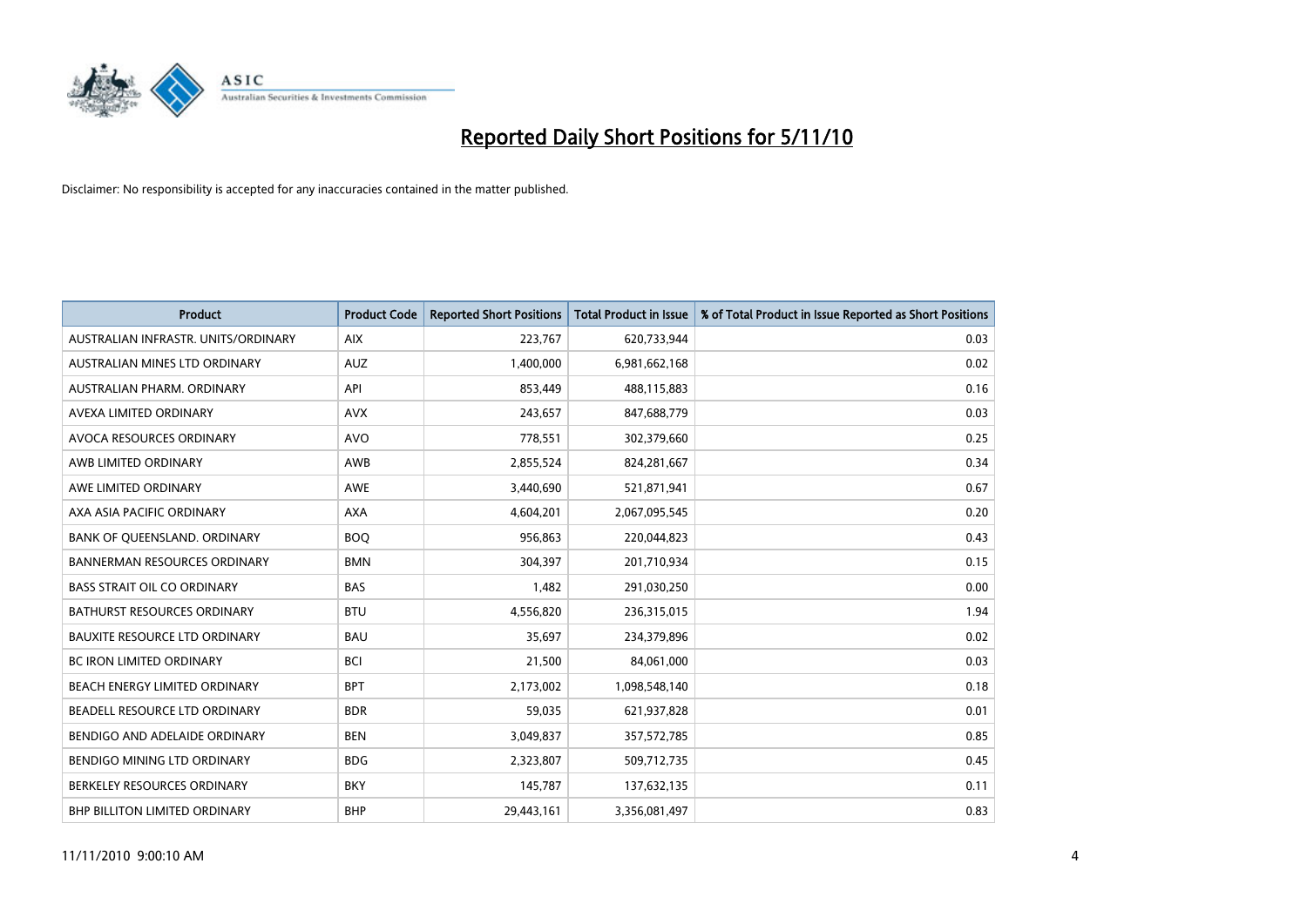

| <b>Product</b>                       | <b>Product Code</b> | <b>Reported Short Positions</b> | <b>Total Product in Issue</b> | % of Total Product in Issue Reported as Short Positions |
|--------------------------------------|---------------------|---------------------------------|-------------------------------|---------------------------------------------------------|
| <b>BILLABONG ORDINARY</b>            | <b>BBG</b>          | 7,428,787                       | 253,613,826                   | 2.91                                                    |
| <b>BIOTA HOLDINGS ORDINARY</b>       | <b>BTA</b>          | 1,742,594                       | 180,691,377                   | 0.97                                                    |
| <b>BISALLOY STEEL ORDINARY</b>       | <b>BIS</b>          | 84,480                          | 216,455,965                   | 0.04                                                    |
| BKI INVESTMENT LTD ORDINARY          | BKI                 | 508                             | 420,919,092                   | 0.00                                                    |
| <b>BLACKTHORN RESOURCES ORDINARY</b> | <b>BTR</b>          | 35,848                          | 106,885,300                   | 0.03                                                    |
| <b>BLUESCOPE STEEL LTD ORDINARY</b>  | <b>BSL</b>          | 25,912,285                      | 1,842,207,385                 | 1.38                                                    |
| BOART LONGYEAR ORDINARY              | <b>BLY</b>          | 3,191,238                       | 461,163,412                   | 0.68                                                    |
| <b>BOOM LOGISTICS ORDINARY</b>       | <b>BOL</b>          | 369,148                         | 461,500,712                   | 0.08                                                    |
| BORAL LIMITED. ORDINARY              | <b>BLD</b>          | 21,224,114                      | 724,369,392                   | 2.95                                                    |
| BOTSWANA METALS LTD ORDINARY         | <b>BML</b>          | 7.000                           | 106,087,760                   | 0.01                                                    |
| <b>BOW ENERGY LIMITED ORDINARY</b>   | <b>BOW</b>          | 2,181,301                       | 280,807,187                   | 0.77                                                    |
| <b>BRADKEN LIMITED ORDINARY</b>      | <b>BKN</b>          | 681,089                         | 139,639,929                   | 0.49                                                    |
| <b>BRAMBLES LIMITED ORDINARY</b>     | <b>BXB</b>          | 14,143,940                      | 1,434,340,234                 | 0.96                                                    |
| BREVILLE GROUP LTD ORDINARY          | <b>BRG</b>          | 2,740                           | 129,515,322                   | 0.00                                                    |
| BRICKWORKS LIMITED ORDINARY          | <b>BKW</b>          | 25,652                          | 147,567,333                   | 0.01                                                    |
| <b>BROCKMAN RESOURCES ORDINARY</b>   | <b>BRM</b>          | 333,071                         | 142,883,151                   | 0.24                                                    |
| BT INVESTMENT MNGMNT ORDINARY        | <b>BTT</b>          | 544,148                         | 160,000,000                   | 0.34                                                    |
| BUNNINGS WAREHOUSE ORDINARY UNITS    | <b>BWP</b>          | 701,288                         | 427,042,646                   | 0.16                                                    |
| <b>BUREY GOLD LIMITED ORDINARY</b>   | <b>BYR</b>          | 100,000                         | 203,635,017                   | 0.05                                                    |
| <b>BURU ENERGY ORDINARY</b>          | <b>BRU</b>          | 171,612                         | 182,780,549                   | 0.09                                                    |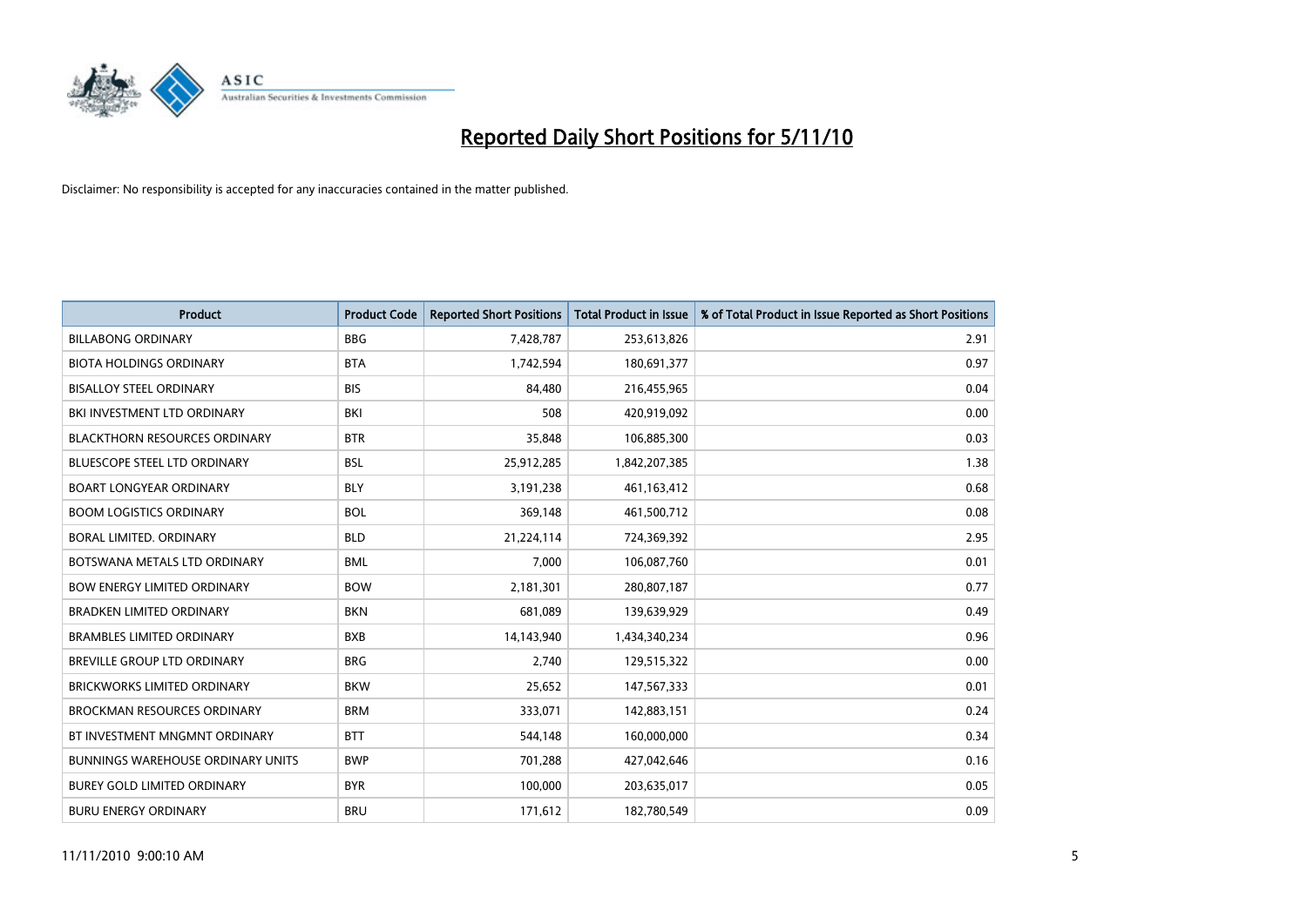

| <b>Product</b>                             | <b>Product Code</b> | <b>Reported Short Positions</b> | <b>Total Product in Issue</b> | % of Total Product in Issue Reported as Short Positions |
|--------------------------------------------|---------------------|---------------------------------|-------------------------------|---------------------------------------------------------|
| <b>CABCHARGE AUSTRALIA ORDINARY</b>        | CAB                 | 1,379,022                       | 120,437,014                   | 1.14                                                    |
| CALTEX AUSTRALIA ORDINARY                  | <b>CTX</b>          | 8,037,674                       | 270,000,000                   | 2.98                                                    |
| <b>CAMPBELL BROTHERS ORDINARY</b>          | CPB                 | 1,204,454                       | 63,517,495                    | 1.89                                                    |
| CAPE LAMBERT RES LTD ORDINARY              | CFE                 | 695,509                         | 593,166,467                   | 0.12                                                    |
| <b>CARBON ENERGY ORDINARY</b>              | <b>CNX</b>          | 477,908                         | 609,747,650                   | 0.07                                                    |
| <b>CARDNO LIMITED ORDINARY</b>             | CDD                 | 12,795                          | 105,797,439                   | 0.01                                                    |
| CARNARVON PETROLEUM ORDINARY               | <b>CVN</b>          | 1,902,503                       | 686,759,634                   | 0.26                                                    |
| <b>CARNEGIE WAVE ENERGY ORDINARY</b>       | <b>CWE</b>          | 83,000                          | 565,237,627                   | 0.01                                                    |
| CARPATHIAN RESOURCES ORDINARY              | <b>CPN</b>          | 75,000                          | 265,533,501                   | 0.03                                                    |
| CARPENTARIA EXP. LTD ORDINARY              | CAP                 | 9,777                           | 94,071,301                    | 0.01                                                    |
| CARSALES.COM LTD ORDINARY                  | <b>CRZ</b>          | 1,553,642                       | 232,750,800                   | 0.66                                                    |
| CASH CONVERTERS ORD/DIV ACCESS             | CCV                 | 73,202                          | 379,761,025                   | 0.01                                                    |
| <b>CASPIAN OIL &amp; GAS ORDINARY</b>      | CIG                 | 50,000                          | 1,331,500,513                 | 0.00                                                    |
| CATALPA RESOURCES ORDINARY                 | CAH                 | 1,454,317                       | 162,776,842                   | 0.89                                                    |
| CEC GROUP LIMITED ORDINARY                 | <b>CEG</b>          | 1,750                           | 79,662,662                    | 0.00                                                    |
| <b>CELLNET GROUP ORDINARY</b>              | <b>CLT</b>          | 1,342                           | 69,875,723                    | 0.00                                                    |
| <b>CENTENNIAL COAL ORDINARY</b>            | CEY                 | 425,131                         | 395,126,381                   | 0.11                                                    |
| CENTRAL PETROLEUM ORDINARY                 | <b>CTP</b>          | 11,455                          | 982,297,842                   | 0.00                                                    |
| <b>CENTRO PROPERTIES UNITS/ORD STAPLED</b> | <b>CNP</b>          | 324,031                         | 972,414,514                   | 0.03                                                    |
| CENTRO RETAIL GROUP STAPLED SECURITIES     | <b>CER</b>          | 791,805                         | 2,286,399,424                 | 0.03                                                    |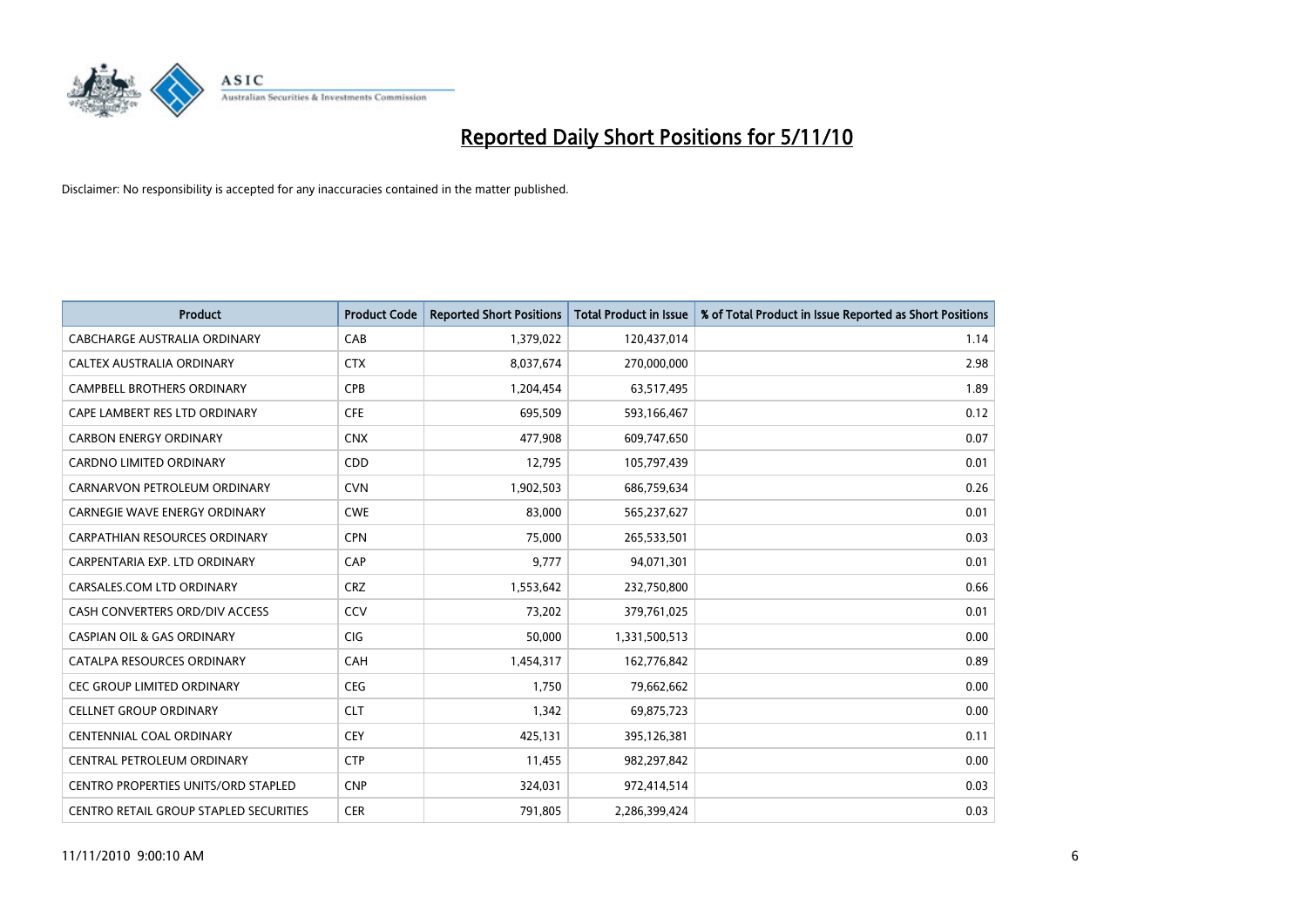

| <b>Product</b>                           | <b>Product Code</b> | <b>Reported Short Positions</b> | Total Product in Issue | % of Total Product in Issue Reported as Short Positions |
|------------------------------------------|---------------------|---------------------------------|------------------------|---------------------------------------------------------|
| <b>CERAMIC FUEL CELLS ORDINARY</b>       | CFU                 | 140,326                         | 1,200,679,566          | 0.01                                                    |
| CFS RETAIL PROPERTY UNITS                | <b>CFX</b>          | 30,173,866                      | 2,820,392,571          | 1.08                                                    |
| CHALLENGER DIV.PRO. STAPLED UNITS        | <b>CDI</b>          | 51,871                          | 913,426,007            | 0.00                                                    |
| <b>CHALLENGER F.S.G.LTD ORDINARY</b>     | CGF                 | 13,165,854                      | 502,403,359            | 2.62                                                    |
| <b>CHALLENGER INFRAST, STAPLED UNITS</b> | <b>CIF</b>          | 8,420                           | 316,223,785            | 0.00                                                    |
| <b>CHANDLER MACLEOD LTD ORDINARY</b>     | <b>CMG</b>          | 11,970                          | 422,031,685            | 0.00                                                    |
| CHARTER HALL GROUP STAPLED US PROHIBIT.  | <b>CHC</b>          | 2,563,011                       | 1,225,365,088          | 0.20                                                    |
| <b>CHARTER HALL OFFICE UNIT</b>          | CQO                 | 440,986                         | 493,319,730            | 0.10                                                    |
| <b>CHARTER HALL RETAIL UNITS</b>         | <b>COR</b>          | 162,533                         | 305,810,723            | 0.06                                                    |
| CHEMGENEX PHARMACEUT ORDINARY            | <b>CXS</b>          | 195,195                         | 283,348,870            | 0.07                                                    |
| CITADEL RESOURCE GRP ORDINARY            | CGG                 | 7,453,242                       | 2,367,666,467          | 0.32                                                    |
| CITIGOLD CORP LTD ORDINARY               | <b>CTO</b>          | 2,098,686                       | 964,512,301            | 0.22                                                    |
| CLINUVEL PHARMACEUT. ORDINARY            | CUV                 | 41,277                          | 303,443,665            | 0.01                                                    |
| <b>CLOUGH LIMITED ORDINARY</b>           | <b>CLO</b>          | 522,931                         | 771,906,269            | 0.06                                                    |
| <b>COAL &amp; ALLIED ORDINARY</b>        | <b>CNA</b>          | 8,060                           | 86,584,735             | 0.01                                                    |
| COAL OF AFRICA LTD ORDINARY              | <b>CZA</b>          | 2,782,641                       | 530,514,663            | 0.52                                                    |
| <b>COALSPUR MINES LTD ORDINARY</b>       | <b>CPL</b>          | 928,555                         | 435,073,242            | 0.21                                                    |
| COCA-COLA AMATIL ORDINARY                | <b>CCL</b>          | 5,596,432                       | 755,948,267            | 0.74                                                    |
| <b>COCHLEAR LIMITED ORDINARY</b>         | <b>COH</b>          | 852,112                         | 56,659,210             | 1.51                                                    |
| COCKATOO COAL ORDINARY                   | <b>COK</b>          | 5,944,085                       | 970,036,951            | 0.61                                                    |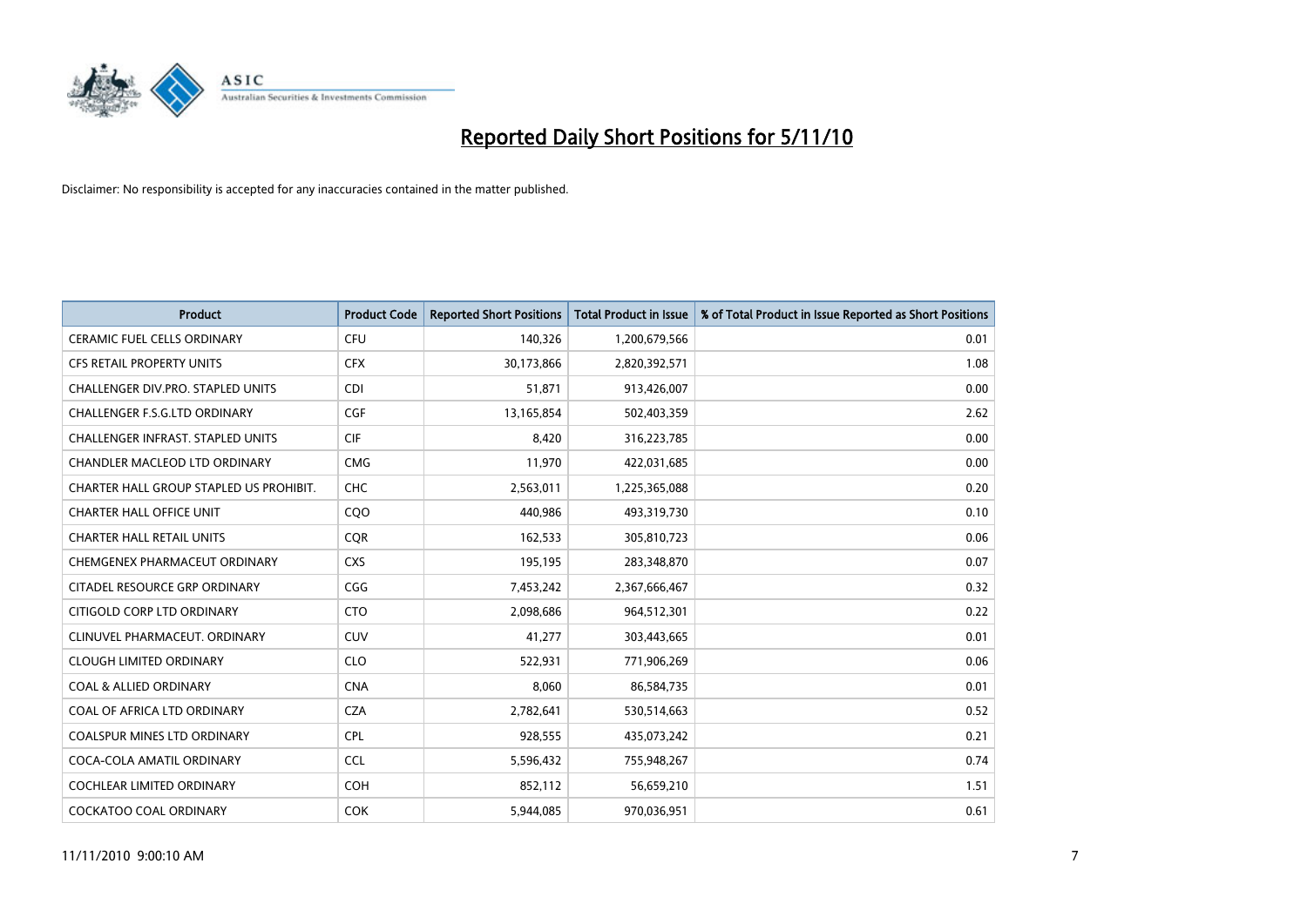

| <b>Product</b>                           | <b>Product Code</b> | <b>Reported Short Positions</b> | Total Product in Issue | % of Total Product in Issue Reported as Short Positions |
|------------------------------------------|---------------------|---------------------------------|------------------------|---------------------------------------------------------|
| <b>COEUR D'ALENE MINES. CDI 1:1</b>      | <b>CXC</b>          | 1,000                           | 3,834,109              | 0.03                                                    |
| COFFEY INTERNATIONAL ORDINARY            | COF                 | 25,355                          | 130,211,293            | 0.02                                                    |
| COMMONWEALTH BANK, ORDINARY              | <b>CBA</b>          | 13,383,059                      | 1,548,882,074          | 0.83                                                    |
| COMMONWEALTH PROP ORDINARY UNITS         | <b>CPA</b>          | 18,523,386                      | 2,012,803,230          | 0.94                                                    |
| <b>COMPASS RESOURCES ORDINARY</b>        | <b>CMR</b>          | 101,480                         | 147,402,920            | 0.07                                                    |
| <b>COMPUTERSHARE LTD ORDINARY</b>        | CPU                 | 3,804,207                       | 555,664,059            | 0.66                                                    |
| <b>CONNECTEAST GROUP STAPLED</b>         | <b>CEU</b>          | 33,035,811                      | 3,940,145,951          | 0.83                                                    |
| CONSOLIDATED MEDIA, ORDINARY             | <b>CMJ</b>          | 3,210,799                       | 561,834,996            | 0.57                                                    |
| CONTANGO MICROCAP ORDINARY               | <b>CTN</b>          | 7,500                           | 151,458,972            | 0.00                                                    |
| <b>COOPER ENERGY LTD ORDINARY</b>        | <b>COE</b>          | 104,399                         | 292,576,001            | 0.04                                                    |
| <b>COPPER STRIKE LTD ORDINARY</b>        | <b>CSE</b>          | 714                             | 129,455,571            | 0.00                                                    |
| <b>COUNT FINANCIAL ORDINARY</b>          | COU                 | 709,823                         | 261,968,742            | 0.28                                                    |
| <b>CRANE GROUP LIMITED ORDINARY</b>      | <b>CRG</b>          | 3,174,021                       | 79,110,667             | 4.00                                                    |
| <b>CROMWELL GROUP STAPLED SECURITIES</b> | <b>CMW</b>          | 3,572,433                       | 909,626,240            | 0.39                                                    |
| <b>CROWN LIMITED ORDINARY</b>            | <b>CWN</b>          | 3,897,081                       | 754,131,800            | 0.51                                                    |
| <b>CSG LIMITED ORDINARY</b>              | CSV                 | 1,781,219                       | 244,864,695            | 0.73                                                    |
| <b>CSL LIMITED ORDINARY</b>              | <b>CSL</b>          | 6,354,870                       | 550,119,993            | 1.13                                                    |
| <b>CSR LIMITED ORDINARY</b>              | <b>CSR</b>          | 4,296,510                       | 1,517,907,314          | 0.28                                                    |
| <b>CUDECO LIMITED ORDINARY</b>           | CDU                 | 479,983                         | 145,412,643            | 0.33                                                    |
| <b>CUSTOMERS LIMITED ORDINARY</b>        | CUS                 | 43.874                          | 134,869,357            | 0.03                                                    |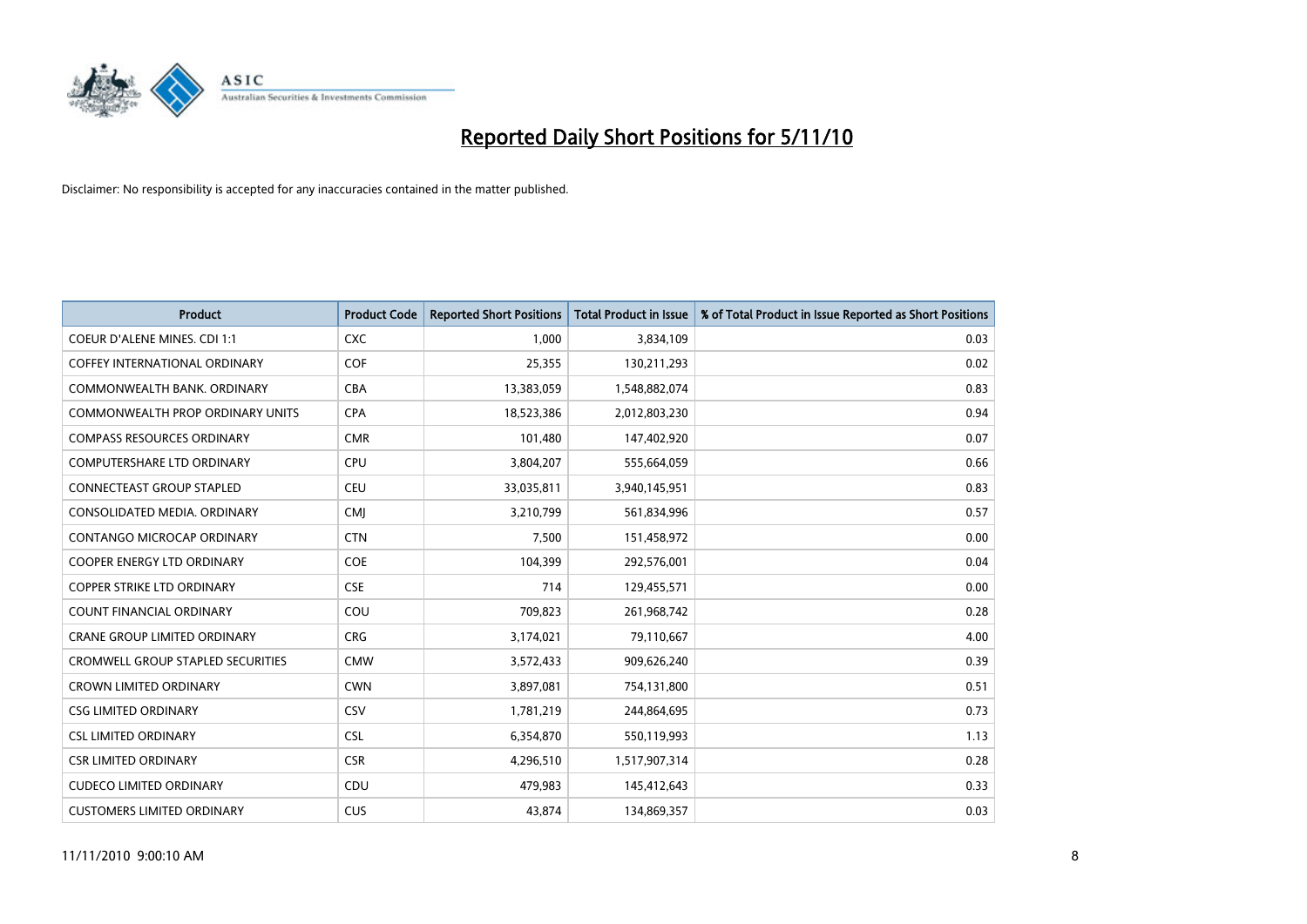

| <b>Product</b>                       | <b>Product Code</b> | <b>Reported Short Positions</b> | Total Product in Issue | % of Total Product in Issue Reported as Short Positions |
|--------------------------------------|---------------------|---------------------------------|------------------------|---------------------------------------------------------|
| DART ENERGY LTD ORDINARY             | <b>DTE</b>          | 1,448,855                       | 538,188,184            | 0.26                                                    |
| DAVID JONES LIMITED ORDINARY         | <b>DIS</b>          | 15,427,991                      | 510,945,759            | 3.01                                                    |
| <b>DECMIL GROUP LIMITED ORDINARY</b> | <b>DCG</b>          | 17,397                          | 123,804,568            | 0.01                                                    |
| DEEP YELLOW LIMITED ORDINARY         | <b>DYL</b>          | 201,400                         | 1,125,814,458          | 0.01                                                    |
| DEVINE LIMITED ORDINARY              | <b>DVN</b>          | 1,000                           | 634,918,223            | 0.00                                                    |
| DEXUS PROPERTY GROUP STAPLED UNITS   | <b>DXS</b>          | 16,791,129                      | 4,839,024,176          | 0.33                                                    |
| <b>DEXUS RENTS TRUST RENTS</b>       | <b>DXRPA</b>        | 2,135                           | 2,040,000              | 0.10                                                    |
| DISCOVERY METALS LTD ORDINARY        | <b>DML</b>          | 2,516,070                       | 302,202,585            | 0.83                                                    |
| DOMINION MINING ORDINARY             | <b>DOM</b>          | 256,882                         | 103,520,259            | 0.24                                                    |
| DOMINO PIZZA ENTERPR ORDINARY        | <b>DMP</b>          | 3                               | 68,407,674             | 0.00                                                    |
| DOWNER EDI LIMITED ORDINARY          | <b>DOW</b>          | 3,388,804                       | 343,178,483            | 0.96                                                    |
| DUET GROUP STAPLED US PROHIBIT.      | <b>DUE</b>          | 656,158                         | 887,304,690            | 0.07                                                    |
| DULUXGROUP LIMITED ORDINARY          | <b>DLX</b>          | 131,774                         | 366,992,120            | 0.02                                                    |
| DYESOL LIMITED ORDINARY              | <b>DYE</b>          | 342,000                         | 143,367,941            | 0.24                                                    |
| <b>EASTERN STAR GAS ORDINARY</b>     | ESG                 | 4,964,162                       | 991,567,041            | 0.49                                                    |
| EDT RETAIL TRUST UNITS               | <b>EDT</b>          | 99,457                          | 4,700,290,868          | 0.00                                                    |
| <b>ELDERS LIMITED ORDINARY</b>       | <b>ELD</b>          | 21,509,073                      | 448,598,480            | 4.81                                                    |
| ELDORADO GOLD CORP CDI 1:1           | EAU                 | 18,535                          | 20,934,663             | 0.08                                                    |
| ELIXIR PETROLEUM LTD ORDINARY        | <b>EXR</b>          | 324,400                         | 188,988,472            | 0.17                                                    |
| <b>EMECO HOLDINGS ORDINARY</b>       | <b>EHL</b>          | 252,202                         | 631,237,586            | 0.03                                                    |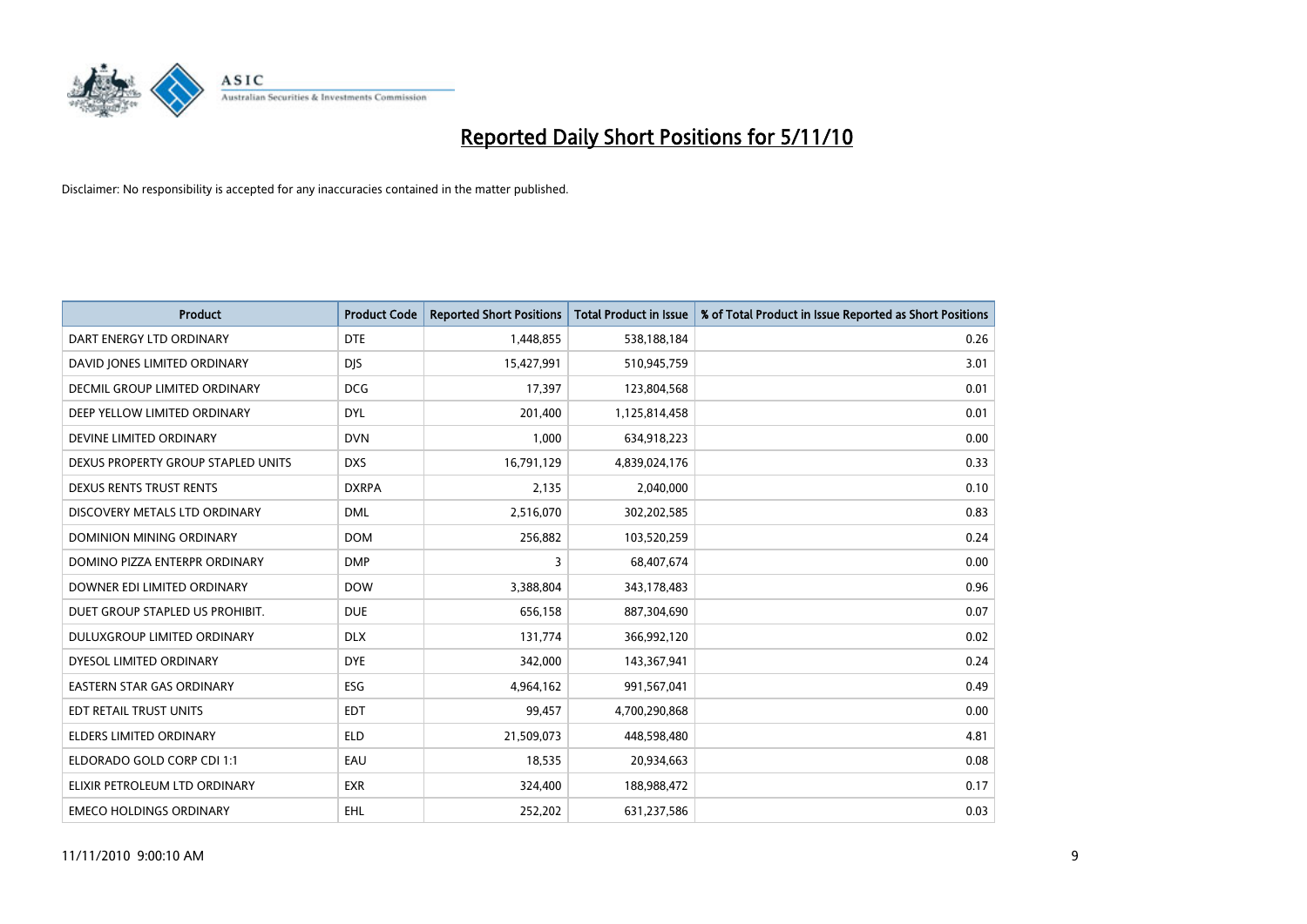

| <b>Product</b>                            | <b>Product Code</b> | <b>Reported Short Positions</b> | Total Product in Issue | % of Total Product in Issue Reported as Short Positions |
|-------------------------------------------|---------------------|---------------------------------|------------------------|---------------------------------------------------------|
| <b>ENERGY RESOURCES ORDINARY 'A'</b>      | <b>ERA</b>          | 1,140,573                       | 190,737,934            | 0.59                                                    |
| ENERGY WORLD CORPOR. ORDINARY             | <b>EWC</b>          | 8,609,951                       | 1,561,166,672          | 0.55                                                    |
| <b>ENTEK ENERGY LTD ORDINARY</b>          | <b>ETE</b>          | 489,903                         | 287,692,535            | 0.17                                                    |
| <b>ENTELLECT SOLUTIONS ORDINARY</b>       | <b>ESN</b>          | 464,050                         | 1,740,334,200          | 0.03                                                    |
| <b>ENVESTRA LIMITED ORDINARY</b>          | <b>ENV</b>          | 1,838,039                       | 1,430,398,609          | 0.12                                                    |
| EQUINOX MINERALS LTD CHESS DEPOSITARY INT | EQN                 | 5,800,796                       | 707,868,211            | 0.81                                                    |
| <b>EVEREST FINANCIAL ORDINARY</b>         | <b>EFG</b>          | 4,300                           | 251,442,316            | 0.00                                                    |
| EXTRACT RESOURCES ORDINARY                | <b>EXT</b>          | 683,038                         | 243,302,298            | 0.27                                                    |
| FAIRFAX MEDIA LTD ORDINARY                | <b>FXI</b>          | 290,695,498                     | 2,351,955,725          | 12.37                                                   |
| <b>FANTASTIC HOLDINGS ORDINARY</b>        | <b>FAN</b>          | 3,000                           | 102,693,495            | 0.00                                                    |
| FERRAUS LIMITED ORDINARY                  | <b>FRS</b>          | 370                             | 205,700,890            | 0.00                                                    |
| FISHER & PAYKEL APP. ORDINARY             | <b>FPA</b>          | 9,856,287                       | 724,235,162            | 1.36                                                    |
| FISHER & PAYKEL H. ORDINARY               | <b>FPH</b>          | 2,157,985                       | 517,444,890            | 0.42                                                    |
| FKP PROPERTY GROUP STAPLED SECURITIES     | <b>FKP</b>          | 3,907,405                       | 1,174,033,185          | 0.33                                                    |
| FLEETWOOD CORP ORDINARY                   | <b>FWD</b>          | 59,201                          | 57,209,053             | 0.08                                                    |
| FLETCHER BUILDING ORDINARY                | <b>FBU</b>          | 535,099                         | 611,250,393            | 0.09                                                    |
| FLEXIGROUP LIMITED ORDINARY               | <b>FXL</b>          | 25,624                          | 275,472,492            | 0.01                                                    |
| <b>FLIGHT CENTRE ORDINARY</b>             | <b>FLT</b>          | 2,598,532                       | 99,787,921             | 2.61                                                    |
| <b>FLINDERS MINES LTD ORDINARY</b>        | <b>FMS</b>          | 20,946,166                      | 1,820,149,571          | 1.15                                                    |
| <b>FORGE GROUP LIMITED ORDINARY</b>       | <b>FGE</b>          |                                 | 82,314,014             | 0.00                                                    |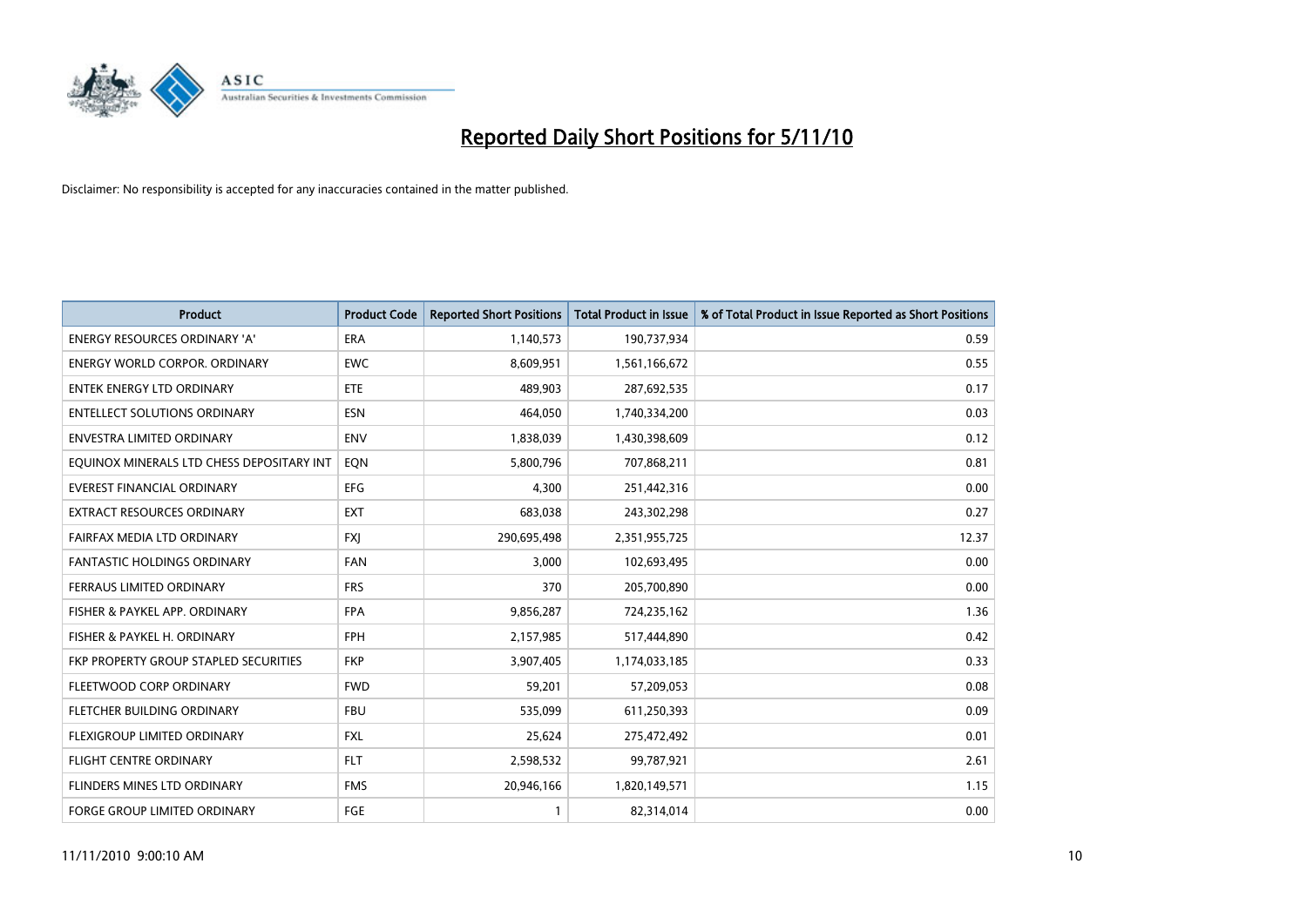

| <b>Product</b>                            | <b>Product Code</b> | <b>Reported Short Positions</b> | Total Product in Issue | % of Total Product in Issue Reported as Short Positions |
|-------------------------------------------|---------------------|---------------------------------|------------------------|---------------------------------------------------------|
| FORTE ENERGY NL ORDINARY                  | <b>FTE</b>          | 2,658,986                       | 580,658,031            | 0.46                                                    |
| FORTESCUE METALS GRP ORDINARY             | <b>FMG</b>          | 8,355,850                       | 3,111,407,738          | 0.24                                                    |
| <b>FOSTER'S GROUP ORDINARY</b>            | FGL                 | 3,707,338                       | 1,930,723,313          | 0.21                                                    |
| FTD CORPORATION ORDINARY                  | <b>FTD</b>          | 8,088                           | 100,421,069            | 0.01                                                    |
| <b>FUNTASTIC LIMITED ORDINARY</b>         | <b>FUN</b>          | 322,528                         | 340,997,682            | 0.09                                                    |
| <b>G.U.D. HOLDINGS ORDINARY</b>           | <b>GUD</b>          | 153,783                         | 68,426,721             | 0.22                                                    |
| <b>GALAXY RESOURCES ORDINARY</b>          | <b>GXY</b>          | 463,250                         | 190,553,358            | 0.23                                                    |
| <b>GEODYNAMICS LIMITED ORDINARY</b>       | GDY                 | 270,707                         | 292,840,219            | 0.09                                                    |
| <b>GINDALBIE METALS LTD ORDINARY</b>      | <b>GBG</b>          | 9,044,812                       | 850,108,099            | 1.05                                                    |
| <b>GIRALIA RESOURCES NL ORDINARY</b>      | GIR                 | 300,571                         | 180,135,170            | 0.16                                                    |
| <b>GLOBAL MINING ORDINARY</b>             | <b>GMI</b>          | 8,951                           | 191,820,968            | 0.00                                                    |
| <b>GLOUCESTER COAL ORDINARY</b>           | GCL                 | 253,181                         | 140,447,062            | 0.18                                                    |
| <b>GME RESOURCES LTD ORDINARY</b>         | <b>GME</b>          | 800                             | 302,352,750            | 0.00                                                    |
| <b>GOLDEN GATE PETROL ORDINARY</b>        | GGP                 | 11,538                          | 975,826,623            | 0.00                                                    |
| <b>GOLDEN RIM RESOURCES ORDINARY</b>      | <b>GMR</b>          | 117,087                         | 315,463,761            | 0.04                                                    |
| <b>GOLDEN WEST RESOURCE ORDINARY</b>      | <b>GWR</b>          | 1,617                           | 164,606,127            | 0.00                                                    |
| <b>GOODMAN FIELDER, ORDINARY</b>          | GFF                 | 11,297,394                      | 1,380,386,438          | 0.82                                                    |
| <b>GOODMAN GROUP STAPLED US PROHIBIT.</b> | <b>GMG</b>          | 4,855,001                       | 6,369,751,394          | 0.06                                                    |
| <b>GPT GROUP STAPLED SEC.</b>             | <b>GPT</b>          | 9,743,419                       | 1,855,529,431          | 0.51                                                    |
| <b>GRAINCORP LIMITED A CLASS ORDINARY</b> | <b>GNC</b>          | 303,019                         | 198,318,900            | 0.17                                                    |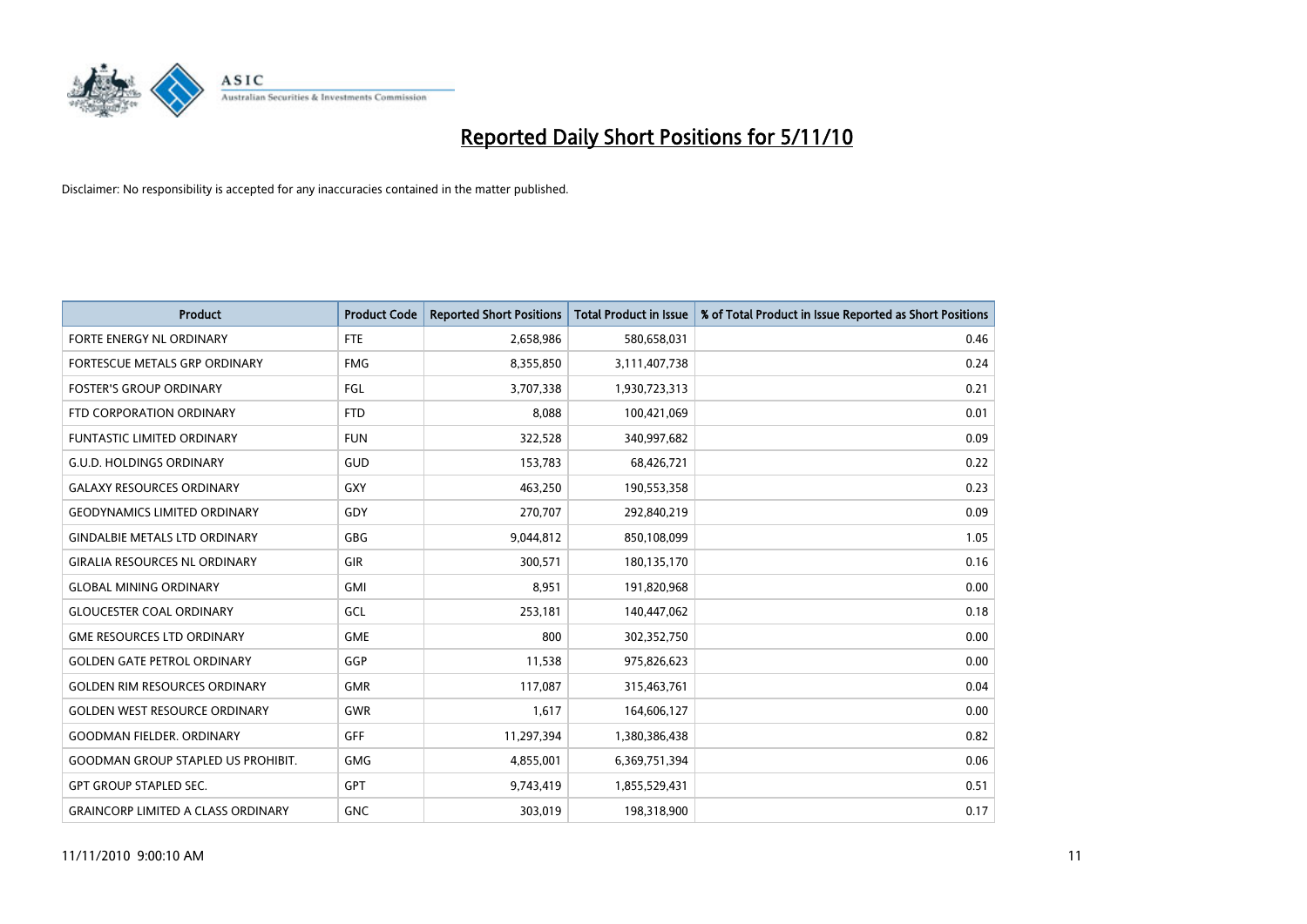

| <b>Product</b>                            | <b>Product Code</b> | <b>Reported Short Positions</b> | <b>Total Product in Issue</b> | % of Total Product in Issue Reported as Short Positions |
|-------------------------------------------|---------------------|---------------------------------|-------------------------------|---------------------------------------------------------|
| <b>GRANGE RESOURCES, ORDINARY</b>         | GRR                 | 1,517,069                       | 1,152,077,403                 | 0.13                                                    |
| <b>GREENLAND MIN EN LTD ORDINARY</b>      | GGG                 | 568,835                         | 262,532,512                   | 0.22                                                    |
| <b>GRYPHON MINERALS LTD ORDINARY</b>      | GRY                 | 11,452                          | 289,272,058                   | 0.00                                                    |
| GUINNESS PEAT GROUP. CHESS DEPOSITARY INT | GPG                 | 55                              | 304,490,416                   | 0.00                                                    |
| <b>GUNNS LIMITED ORDINARY</b>             | <b>GNS</b>          | 20,323,832                      | 806,734,892                   | 2.50                                                    |
| <b>GWA GROUP LTD ORDINARY</b>             | <b>GWA</b>          | 4,018,269                       | 301,102,514                   | 1.33                                                    |
| HARVEY NORMAN ORDINARY                    | <b>HVN</b>          | 33,500,471                      | 1,062,316,784                 | 3.16                                                    |
| HASTIE GROUP LIMITED ORDINARY             | <b>HST</b>          | 317,793                         | 239,716,924                   | 0.13                                                    |
| HASTINGS DIVERSIFIED STAPLED SECURITY     | <b>HDF</b>          | 302,972                         | 518,300,758                   | 0.05                                                    |
| <b>HEARTWARE INT INC CDI 35:1</b>         | <b>HIN</b>          | 272,008                         | 66,059,280                    | 0.41                                                    |
| <b>HENDERSON GROUP CDI 1:1</b>            | <b>HGG</b>          | 8,322,504                       | 560,588,825                   | 1.47                                                    |
| HFA HOLDINGS LIMITED ORDINARY             | <b>HFA</b>          | 1,860,937                       | 469,330,170                   | 0.39                                                    |
| <b>HIGHLANDS PACIFIC ORDINARY</b>         | <b>HIG</b>          | 2,387,796                       | 685,007,148                   | 0.35                                                    |
| HILLGROVE RES LTD ORDINARY                | <b>HGO</b>          | 3,142,305                       | 482,618,890                   | 0.66                                                    |
| HILLS INDUSTRIES LTD ORDINARY             | <b>HIL</b>          | 1,676,589                       | 248,676,841                   | 0.67                                                    |
| HORIZON OIL LIMITED ORDINARY              | <b>HZN</b>          | 2,541,141                       | 1,130,311,515                 | 0.22                                                    |
| HUNNU COAL LIMITED ORDINARY               | <b>HUN</b>          | 200,000                         | 148,690,002                   | 0.13                                                    |
| ICON ENERGY LIMITED ORDINARY              | <b>ICN</b>          | 67,000                          | 439,801,394                   | 0.02                                                    |
| <b>IINET LIMITED ORDINARY</b>             | <b>IIN</b>          | 1,390,094                       | 151,963,119                   | 0.91                                                    |
| <b>ILUKA RESOURCES ORDINARY</b>           | ILU                 | 5,839,025                       | 418,700,517                   | 1.37                                                    |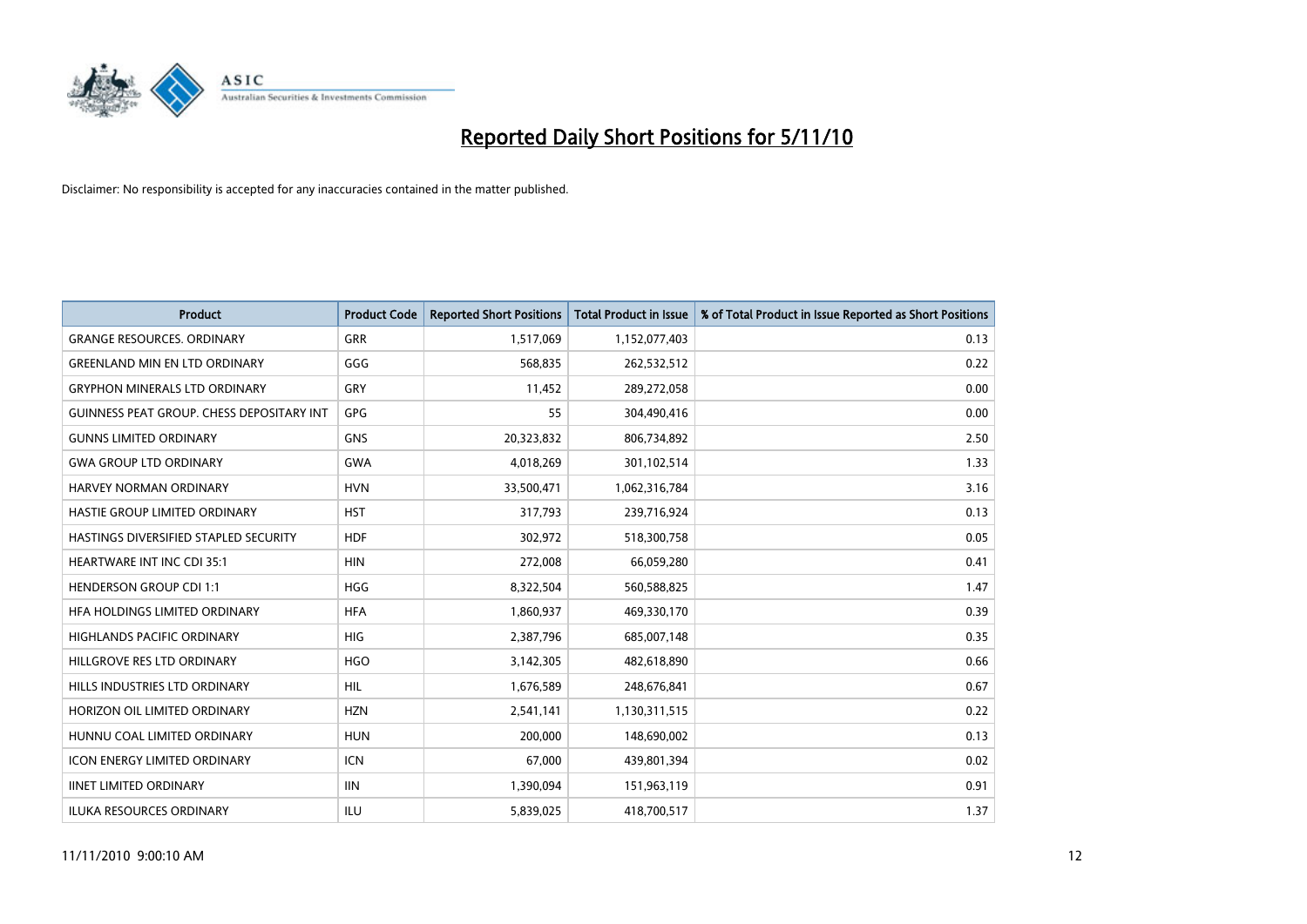

| <b>Product</b>                         | <b>Product Code</b> | <b>Reported Short Positions</b> | Total Product in Issue | % of Total Product in Issue Reported as Short Positions |
|----------------------------------------|---------------------|---------------------------------|------------------------|---------------------------------------------------------|
| <b>IMDEX LIMITED ORDINARY</b>          | <b>IMD</b>          | 6,597                           | 197,047,128            | 0.00                                                    |
| IMF (AUSTRALIA) LTD ORDINARY           | <b>IMF</b>          | 333,063                         | 122,496,819            | 0.27                                                    |
| <b>IMX RESOURCES LTD ORDINARY</b>      | <b>IXR</b>          | 20,000                          | 260,252,803            | 0.01                                                    |
| <b>INCITEC PIVOT ORDINARY</b>          | IPL                 | 1,545,898                       | 1,628,730,107          | 0.08                                                    |
| <b>INDAGO RESOURCES LTD ORDINARY</b>   | IDG                 | 8,179                           | 81,659,448             | 0.01                                                    |
| <b>INDEPENDENCE GROUP ORDINARY</b>     | <b>IGO</b>          | 284,003                         | 114,063,539            | 0.24                                                    |
| <b>INDOPHIL RESOURCES ORDINARY</b>     | <b>IRN</b>          | 353,929                         | 471,445,763            | 0.07                                                    |
| <b>INDUSTREA LIMITED ORDINARY</b>      | IDL                 | 1,253,487                       | 1,088,087,032          | 0.11                                                    |
| INFIGEN ENERGY STAPLED SECURITIES      | <b>IFN</b>          | 9,329,239                       | 761,222,569            | 1.21                                                    |
| ING INDUSTRIAL FUND UNITS              | <b>IIF</b>          | 6,914,688                       | 2,592,249,647          | 0.26                                                    |
| ING OFFICE FUND STAPLED SECURITIES     | <b>IOF</b>          | 5,549,914                       | 2,729,071,212          | 0.21                                                    |
| ING RE COM GROUP STAPLED SECURITIES    | <b>ILF</b>          | 9.075                           | 441,029,194            | 0.00                                                    |
| INSURANCE AUSTRALIA ORDINARY           | IAG                 | 3,463,805                       | 2,078,994,021          | 0.15                                                    |
| <b>INTEGRA MINING LTD, ORDINARY</b>    | <b>IGR</b>          | 1,585,497                       | 755,792,394            | 0.20                                                    |
| <b>INTOLL GROUP STAPLED SECURITIES</b> | <b>ITO</b>          | 4,159,158                       | 2,261,732,048          | 0.18                                                    |
| <b>INTREPID MINES ORDINARY</b>         | <b>IAU</b>          | 808,024                         | 432,579,805            | 0.18                                                    |
| <b>INVOCARE LIMITED ORDINARY</b>       | <b>IVC</b>          | 772,571                         | 102,394,649            | 0.75                                                    |
| ION LIMITED ORDINARY                   | <b>ION</b>          | 164,453                         | 256,365,105            | 0.06                                                    |
| <b>IOOF HOLDINGS LTD ORDINARY</b>      | IFL.                | 1,464,497                       | 229,794,395            | 0.63                                                    |
| IRESS MARKET TECH. ORDINARY            | <b>IRE</b>          | 2,141,590                       | 126,018,142            | 1.70                                                    |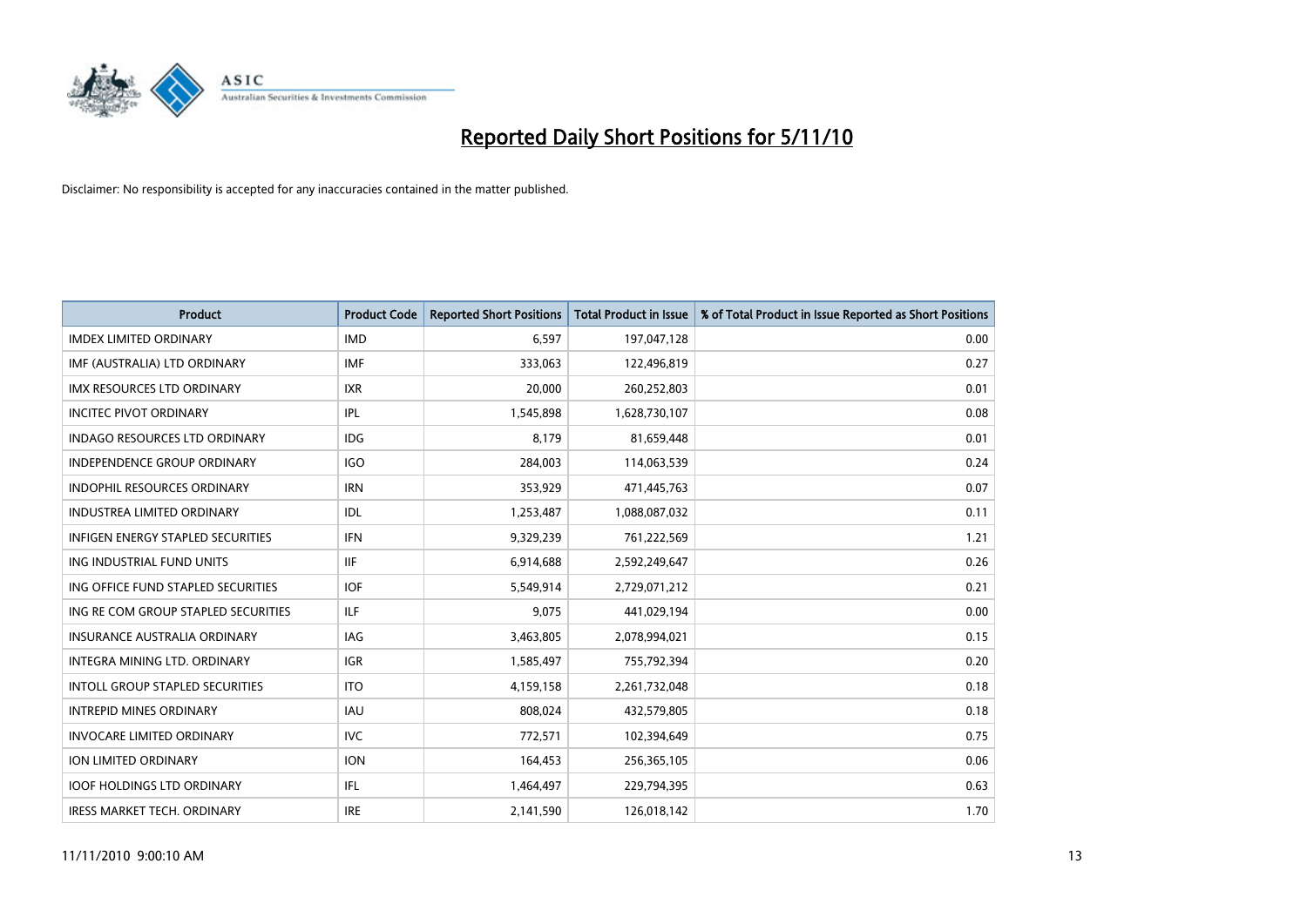

| <b>Product</b>                           | <b>Product Code</b> | <b>Reported Short Positions</b> | Total Product in Issue | % of Total Product in Issue Reported as Short Positions |
|------------------------------------------|---------------------|---------------------------------|------------------------|---------------------------------------------------------|
| <b>IRON ORE HOLDINGS ORDINARY</b>        | <b>IOH</b>          | 14,525                          | 135,381,616            | 0.01                                                    |
| ISHARES GLB CONSSTA CDI 1:1              | X                   | 8,752                           | 4,750,000              | 0.18                                                    |
| <b>ISHARES MSCI EAFE CDI 1:1</b>         | <b>IVE</b>          | 75,419                          | 590,400,000            | 0.01                                                    |
| ISHARES S&P 500 CDI 1:1                  | <b>IVV</b>          | 27,331                          | 116,350,000            | 0.02                                                    |
| ISHARES S&P SCAP 600 CDI 1:1             | <b>IJR</b>          | 6,293                           | 71,300,000             | 0.01                                                    |
| <b>ISOFT GROUP LIMITED ORDINARY</b>      | <b>ISF</b>          | 18,497,277                      | 1,070,595,874          | 1.74                                                    |
| <b>IVANHOE AUSTRALIA ORDINARY</b>        | <b>IVA</b>          | 141,939                         | 418,083,853            | 0.04                                                    |
| <b>JABIRU METALS LTD ORDINARY</b>        | <b>JML</b>          | 21,890                          | 552,619,180            | 0.00                                                    |
| JAMES HARDIE INDUST CHESS DEPOSITARY INT | <b>IHX</b>          | 10,918,676                      | 435,772,324            | 2.47                                                    |
| <b>JAMESON RESOURCES ORDINARY</b>        | <b>JAL</b>          | 1,600,000                       | 63,885,910             | 2.50                                                    |
| <b>JB HI-FI LIMITED ORDINARY</b>         | <b>JBH</b>          | 9,557,507                       | 109,200,612            | 8.74                                                    |
| KAGARA LTD ORDINARY                      | KZL                 | 5,177,272                       | 707,789,717            | 0.72                                                    |
| KAROON GAS AUSTRALIA ORDINARY            | <b>KAR</b>          | 646,826                         | 217,295,769            | 0.29                                                    |
| KATHMANDU HOLD LTD ORDINARY              | <b>KMD</b>          | 621,727                         | 200,000,000            | 0.30                                                    |
| <b>KEYBRIDGE CAPITAL ORDINARY</b>        | <b>KBC</b>          | 5,999                           | 172,070,564            | 0.00                                                    |
| KIMBERLEY METALS LTD ORDINARY            | <b>KBL</b>          | 2,609                           | 115,216,206            | 0.00                                                    |
| KINGSGATE CONSOLID, ORDINARY             | <b>KCN</b>          | 1,170,839                       | 101,087,786            | 1.16                                                    |
| LEIGHTON HOLDINGS ORDINARY               | LEI                 | 5,479,476                       | 300,869,799            | 1.82                                                    |
| LEND LEASE GROUP UNIT/ORD STAPLED        | <b>LLC</b>          | 803,601                         | 565,558,754            | 0.14                                                    |
| LINC ENERGY LTD ORDINARY                 | <b>LNC</b>          | 1,128,009                       | 497,085,405            | 0.22                                                    |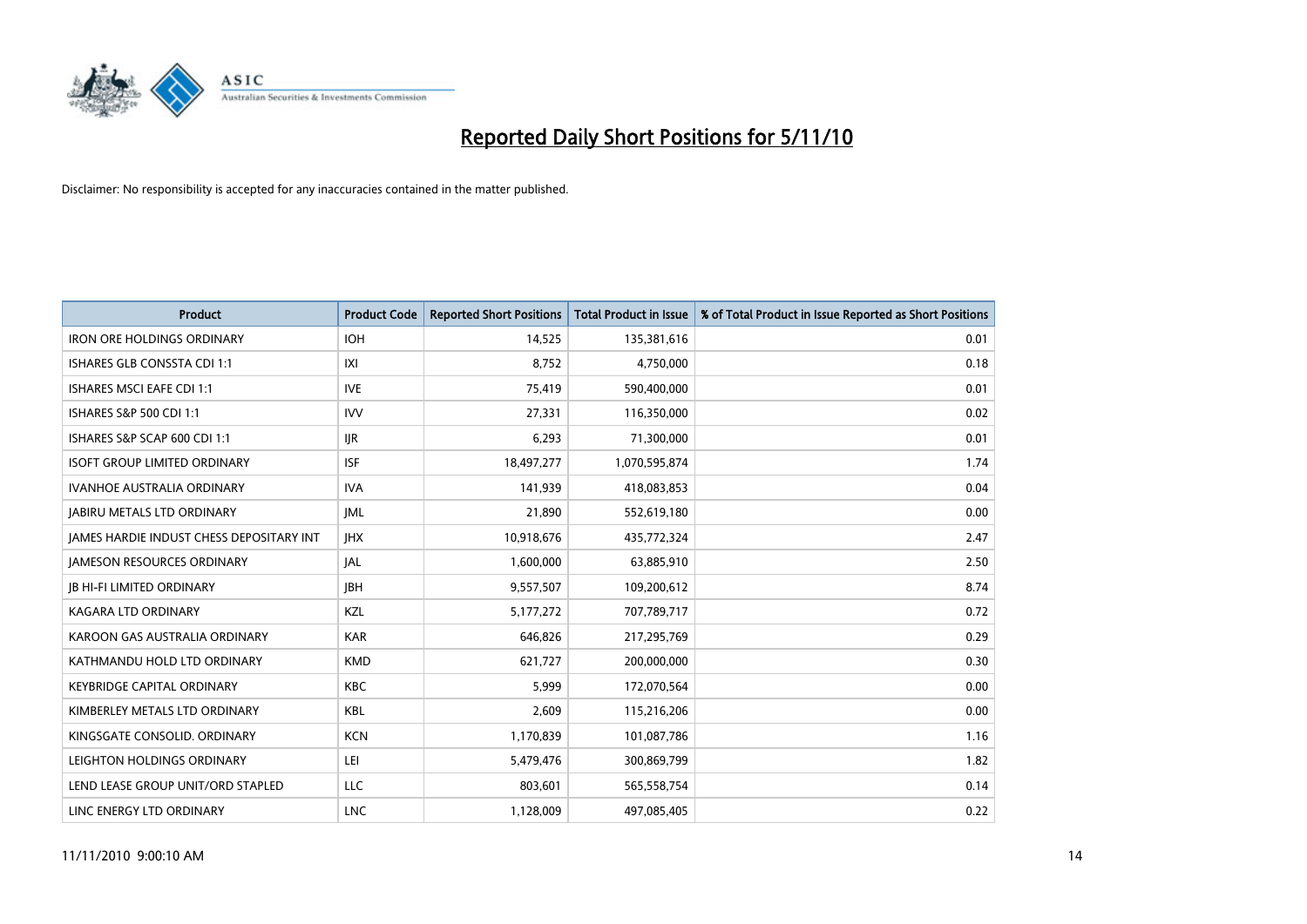

| <b>Product</b>                        | <b>Product Code</b> | <b>Reported Short Positions</b> | Total Product in Issue | % of Total Product in Issue Reported as Short Positions |
|---------------------------------------|---------------------|---------------------------------|------------------------|---------------------------------------------------------|
| LIQUEFIED NATURAL ORDINARY            | LNG                 | 6,203                           | 213,339,015            | 0.00                                                    |
| LYNAS CORPORATION ORDINARY            | <b>LYC</b>          | 6,552,160                       | 1,656,999,093          | 0.40                                                    |
| MAC SERVICES (THE) ORDINARY           | <b>MSL</b>          | 65,425                          | 165,966,692            | 0.04                                                    |
| MACA LIMITED ORDINARY                 | <b>MLD</b>          | 600,000                         | 150,000,000            | 0.40                                                    |
| MACARTHUR COAL ORDINARY               | <b>MCC</b>          | 1,090,905                       | 299,476,903            | 0.36                                                    |
| <b>MACMAHON HOLDINGS ORDINARY</b>     | <b>MAH</b>          | 1,256,324                       | 733,711,705            | 0.16                                                    |
| MACO ATLAS ROADS GRP ORDINARY STAPLED | <b>MOA</b>          | 824,856                         | 452,345,907            | 0.17                                                    |
| MACQUARIE GROUP LTD ORDINARY          | <b>MOG</b>          | 3,500,491                       | 345,607,816            | 1.02                                                    |
| <b>MANTRA RESOURCES ORDINARY</b>      | <b>MRU</b>          | 438,196                         | 130,229,188            | 0.33                                                    |
| MAP GROUP STAPLED US PROHIBIT.        | <b>MAP</b>          | 845,138                         | 1,861,210,782          | 0.04                                                    |
| <b>MARION ENERGY ORDINARY</b>         | <b>MAE</b>          | 374,994                         | 429,822,043            | 0.09                                                    |
| MCMILLAN SHAKESPEARE ORDINARY         | <b>MMS</b>          | 177,161                         | 67,849,516             | 0.26                                                    |
| MCPHERSON'S LTD ORDINARY              | <b>MCP</b>          | 17,869                          | 71,651,758             | 0.02                                                    |
| MEDUSA MINING LTD ORDINARY            | <b>MML</b>          | 849,718                         | 187,584,911            | 0.45                                                    |
| MELBOURNE IT LIMITED ORDINARY         | <b>MLB</b>          | 144,880                         | 80,029,955             | 0.18                                                    |
| MEO AUSTRALIA LTD ORDINARY            | <b>MEO</b>          | 344,911                         | 477,220,955            | 0.07                                                    |
| MERMAID MARINE ORDINARY               | <b>MRM</b>          | 169,399                         | 202,082,349            | 0.07                                                    |
| MESOBLAST LIMITED ORDINARY            | <b>MSB</b>          | 20,643                          | 158,140,556            | 0.01                                                    |
| METALS X LIMITED ORDINARY             | <b>MLX</b>          | 326,940                         | 1,365,661,782          | 0.03                                                    |
| METCASH LIMITED ORDINARY              | <b>MTS</b>          | 19,489,030                      | 768,523,847            | 2.53                                                    |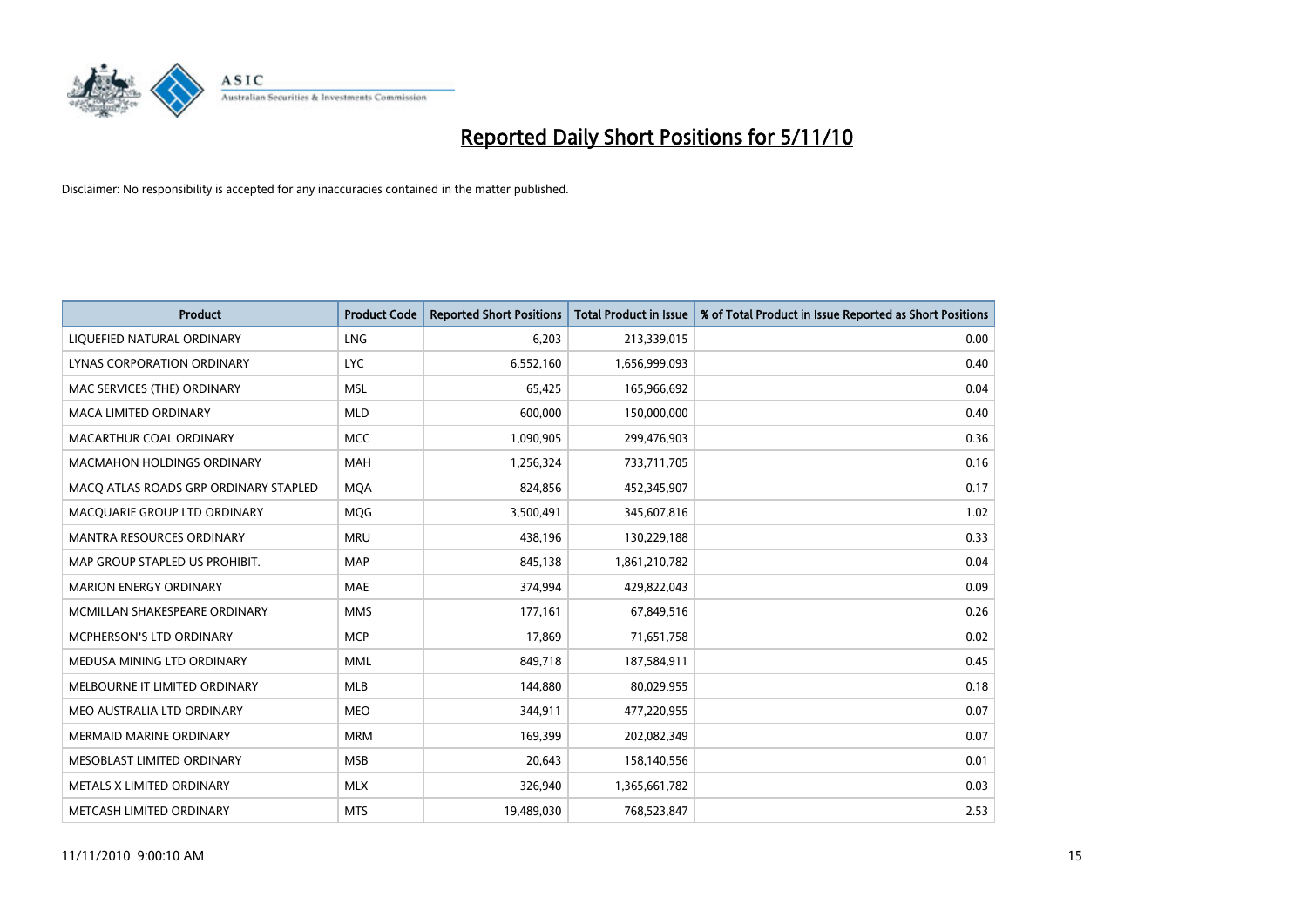

| <b>Product</b>                     | <b>Product Code</b> | <b>Reported Short Positions</b> | <b>Total Product in Issue</b> | % of Total Product in Issue Reported as Short Positions |
|------------------------------------|---------------------|---------------------------------|-------------------------------|---------------------------------------------------------|
| METGASCO LIMITED ORDINARY          | <b>MEL</b>          | 235,435                         | 250,803,468                   | 0.09                                                    |
| METMINCO LIMITED ORDINARY          | <b>MNC</b>          | 350,000                         | 836,622,979                   | 0.04                                                    |
| MICLYN EXP OFFSHR ORDINARY         | <b>MIO</b>          | 352,760                         | 271,700,000                   | 0.12                                                    |
| MINARA RESOURCES ORDINARY          | <b>MRE</b>          | 4,709,715                       | 1,167,783,517                 | 0.40                                                    |
| MINCOR RESOURCES NL ORDINARY       | <b>MCR</b>          | 238,645                         | 200,608,804                   | 0.11                                                    |
| MINERAL DEPOSITS ORDINARY          | <b>MDL</b>          | 946,931                         | 606,941,673                   | 0.15                                                    |
| MINERAL RESOURCES. ORDINARY        | <b>MIN</b>          | 725,251                         | 167,939,485                   | 0.43                                                    |
| MIRABELA NICKEL LTD ORDINARY       | <b>MBN</b>          | 11,695,311                      | 485,383,737                   | 2.39                                                    |
| MIRVAC GROUP STAPLED SECURITIES    | <b>MGR</b>          | 4,088,503                       | 3,415,819,357                 | 0.12                                                    |
| MITCHELL COMMUNITCA, ORDINARY      | <b>MCU</b>          | 16,057                          | 301,883,014                   | 0.01                                                    |
| MOLOPO ENERGY LTD ORDINARY         | <b>MPO</b>          | 1,838,115                       | 250,972,584                   | 0.72                                                    |
| <b>MONADELPHOUS GROUP ORDINARY</b> | <b>MND</b>          | 569,537                         | 87,521,827                    | 0.65                                                    |
| MOUNT GIBSON IRON ORDINARY         | <b>MGX</b>          | 3,623,573                       | 1,082,570,693                 | 0.32                                                    |
| MURCHISON METALS LTD ORDINARY      | <b>MMX</b>          | 8,558,030                       | 435,884,268                   | 1.96                                                    |
| MYER HOLDINGS LTD ORDINARY         | <b>MYR</b>          | 17,324,893                      | 581,617,884                   | 3.00                                                    |
| <b>MYSTATE LIMITED ORDINARY</b>    | <b>MYS</b>          | 1,400                           | 67,439,158                    | 0.00                                                    |
| NATIONAL AUST. BANK ORDINARY       | <b>NAB</b>          | 7,149,414                       | 2,133,340,708                 | 0.31                                                    |
| NATURAL FUEL LIMITED ORDINARY      | <b>NFL</b>          |                                 | 721,912                       | 0.00                                                    |
| NAVITAS LIMITED ORDINARY           | <b>NVT</b>          | 636,281                         | 342,450,567                   | 0.19                                                    |
| NEPTUNE MARINE ORDINARY            | <b>NMS</b>          | 1,644,028                       | 442,223,834                   | 0.37                                                    |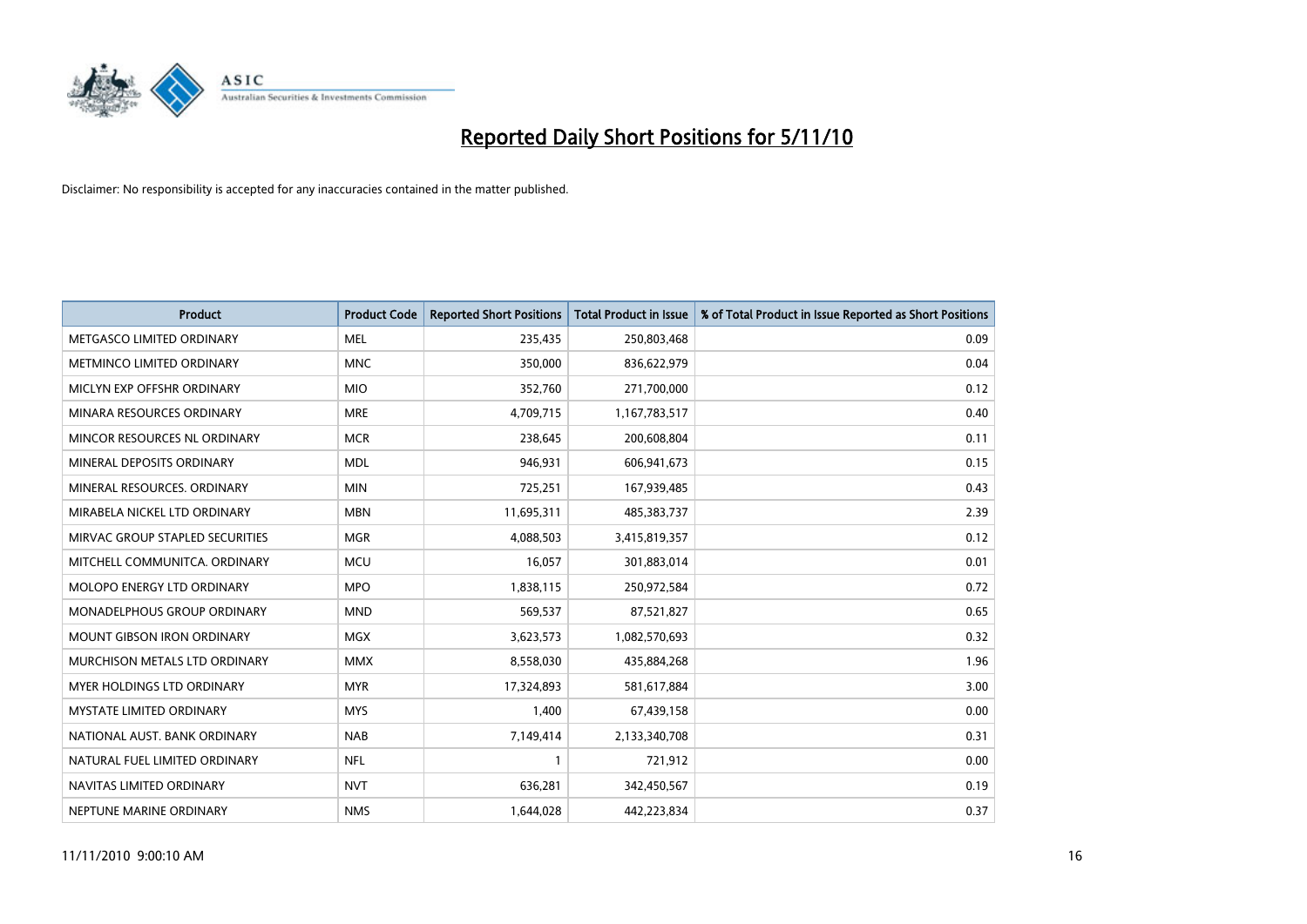

| <b>Product</b>                | <b>Product Code</b> | <b>Reported Short Positions</b> | <b>Total Product in Issue</b> | % of Total Product in Issue Reported as Short Positions |
|-------------------------------|---------------------|---------------------------------|-------------------------------|---------------------------------------------------------|
| NEW HOPE CORPORATION ORDINARY | <b>NHC</b>          | 535,077                         | 830,230,549                   | 0.06                                                    |
| NEWCREST MINING ORDINARY      | <b>NCM</b>          | 4,067,357                       | 764,486,927                   | 0.51                                                    |
| NEWS CORP A NON-VOTING CDI    | <b>NWSLV</b>        | 377,334                         | 1,828,178,274                 | 0.02                                                    |
| NEWS CORP B VOTING CDI        | <b>NWS</b>          | 7,628,154                       | 798,520,953                   | 0.95                                                    |
| NEXBIS LIMITED ORDINARY       | <b>NBS</b>          | 63,733                          | 498,972,940                   | 0.01                                                    |
| NEXUS ENERGY LIMITED ORDINARY | <b>NXS</b>          | 5,046,250                       | 988,257,304                   | 0.50                                                    |
| NIB HOLDINGS LIMITED ORDINARY | <b>NHF</b>          | 8.911                           | 495,431,427                   | 0.00                                                    |
| NICK SCALI LIMITED ORDINARY   | <b>NCK</b>          | 35,846                          | 81,000,000                    | 0.04                                                    |
| NIDO PETROLEUM ORDINARY       | <b>NDO</b>          | 11,053,463                      | 1,107,550,321                 | 0.99                                                    |
| NKWE PLATINUM 10C US COMMON   | <b>NKP</b>          | 224,690                         | 559,651,184                   | 0.04                                                    |
| NOBLE MINERAL RES ORDINARY    | <b>NMG</b>          | 111,467                         | 303,874,726                   | 0.04                                                    |
| NORFOLK GROUP ORDINARY        | <b>NFK</b>          | 15,969                          | 158,890,730                   | 0.01                                                    |
| NORTHERN CREST ORDINARY       | <b>NOC</b>          | 24,345                          | 116,074,781                   | 0.02                                                    |
| NORTHERN IRON LTD ORDINARY    | <b>NFE</b>          | 1,235,659                       | 336,035,503                   | 0.36                                                    |
| NOVOGEN LIMITED ORDINARY      | <b>NRT</b>          | 20,449                          | 102,125,894                   | 0.02                                                    |
| NRW HOLDINGS LIMITED ORDINARY | <b>NWH</b>          | 383,340                         | 251,223,000                   | 0.15                                                    |
| NUFARM LIMITED ORDINARY       | <b>NUF</b>          | 6,902,115                       | 261,775,731                   | 2.63                                                    |
| NUPLEX INDUSTRIES ORDINARY    | <b>NPX</b>          | 43,989                          | 195,060,783                   | 0.02                                                    |
| NYOTA MINERALS LTD ORDINARY   | <b>NYO</b>          | 580,000                         | 452,935,583                   | 0.13                                                    |
| OAKTON LIMITED ORDINARY       | <b>OKN</b>          | 657,021                         | 93,632,735                    | 0.68                                                    |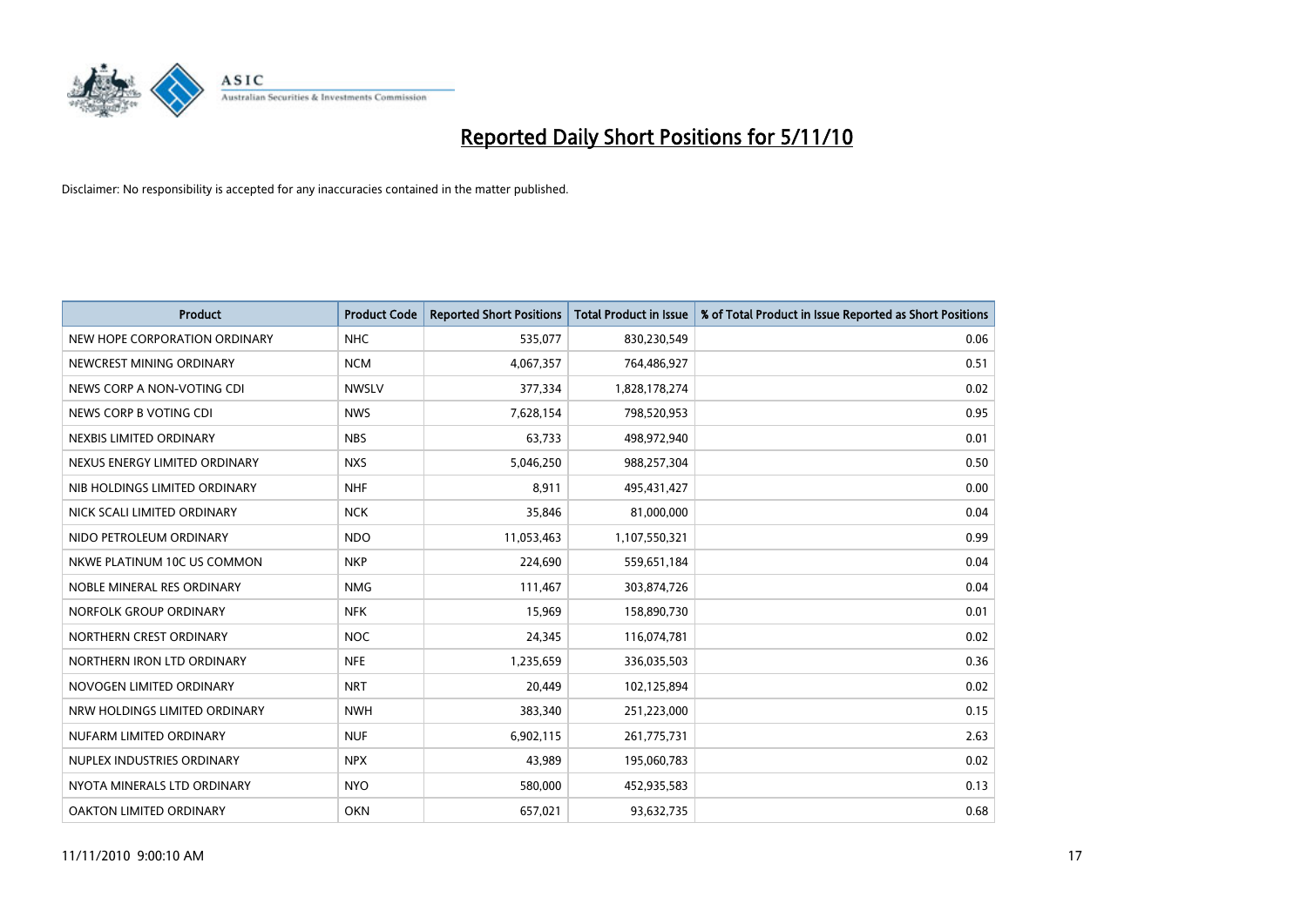

| <b>Product</b>                          | <b>Product Code</b> | <b>Reported Short Positions</b> | <b>Total Product in Issue</b> | % of Total Product in Issue Reported as Short Positions |
|-----------------------------------------|---------------------|---------------------------------|-------------------------------|---------------------------------------------------------|
| OCEANAGOLD CORP. CHESS DEPOSITARY INT   | <b>OGC</b>          | 1,456,574                       | 249,874,252                   | 0.58                                                    |
| OCEANIA CAPITAL LTD ORDINARY            | <b>OCP</b>          | 2,500                           | 91,921,295                    | 0.00                                                    |
| OIL SEARCH LTD ORDINARY                 | OSH                 | 9,804,440                       | 1,312,888,303                 | 0.71                                                    |
| OM HOLDINGS LIMITED ORDINARY            | <b>OMH</b>          | 1,226,077                       | 503,085,150                   | 0.24                                                    |
| <b>ONESTEEL LIMITED ORDINARY</b>        | OST                 | 1,441,969                       | 1,334,683,421                 | 0.11                                                    |
| ORICA LIMITED ORDINARY                  | ORI                 | 2,448,522                       | 362,100,430                   | 0.67                                                    |
| ORIGIN ENERGY ORDINARY                  | <b>ORG</b>          | 5,086,601                       | 884,469,012                   | 0.56                                                    |
| OROCOBRE LIMITED ORDINARY               | <b>ORE</b>          | 19,332                          | 91,181,996                    | 0.02                                                    |
| OROTONGROUP LIMITED ORDINARY            | ORL                 |                                 | 40,880,902                    | 0.00                                                    |
| OTTO ENERGY LIMITED ORDINARY            | <b>OEL</b>          | 598,633                         | 1,134,540,071                 | 0.05                                                    |
| OZ MINERALS ORDINARY                    | OZL                 | 24,636,924                      | 3,192,066,057                 | 0.76                                                    |
| <b>PACIFIC BRANDS ORDINARY</b>          | <b>PBG</b>          | 3,609,839                       | 931,386,248                   | 0.40                                                    |
| PALADIN ENERGY LTD ORDINARY             | <b>PDN</b>          | 19,506,824                      | 718,423,382                   | 2.75                                                    |
| PANAUST LIMITED ORDINARY                | <b>PNA</b>          | 7,477,020                       | 2,955,176,819                 | 0.25                                                    |
| PANORAMIC RESOURCES ORDINARY            | PAN                 | 686,325                         | 206,062,842                   | 0.33                                                    |
| PAPERLINX LIMITED ORDINARY              | <b>PPX</b>          | 16,146,634                      | 603,580,761                   | 2.66                                                    |
| PAPERLINX SPS TRUST STEP UP PERP. PREF. | <b>PXUPA</b>        | 5,000                           | 2,850,000                     | 0.18                                                    |
| PATTIES FOODS LTD ORDINARY              | PFL                 |                                 | 138,908,853                   | 0.00                                                    |
| PEAK RESOURCES ORDINARY                 | <b>PEK</b>          | 215,000                         | 125,035,593                   | 0.17                                                    |
| PEET LIMITED ORDINARY                   | <b>PPC</b>          | 124,418                         | 302,965,804                   | 0.04                                                    |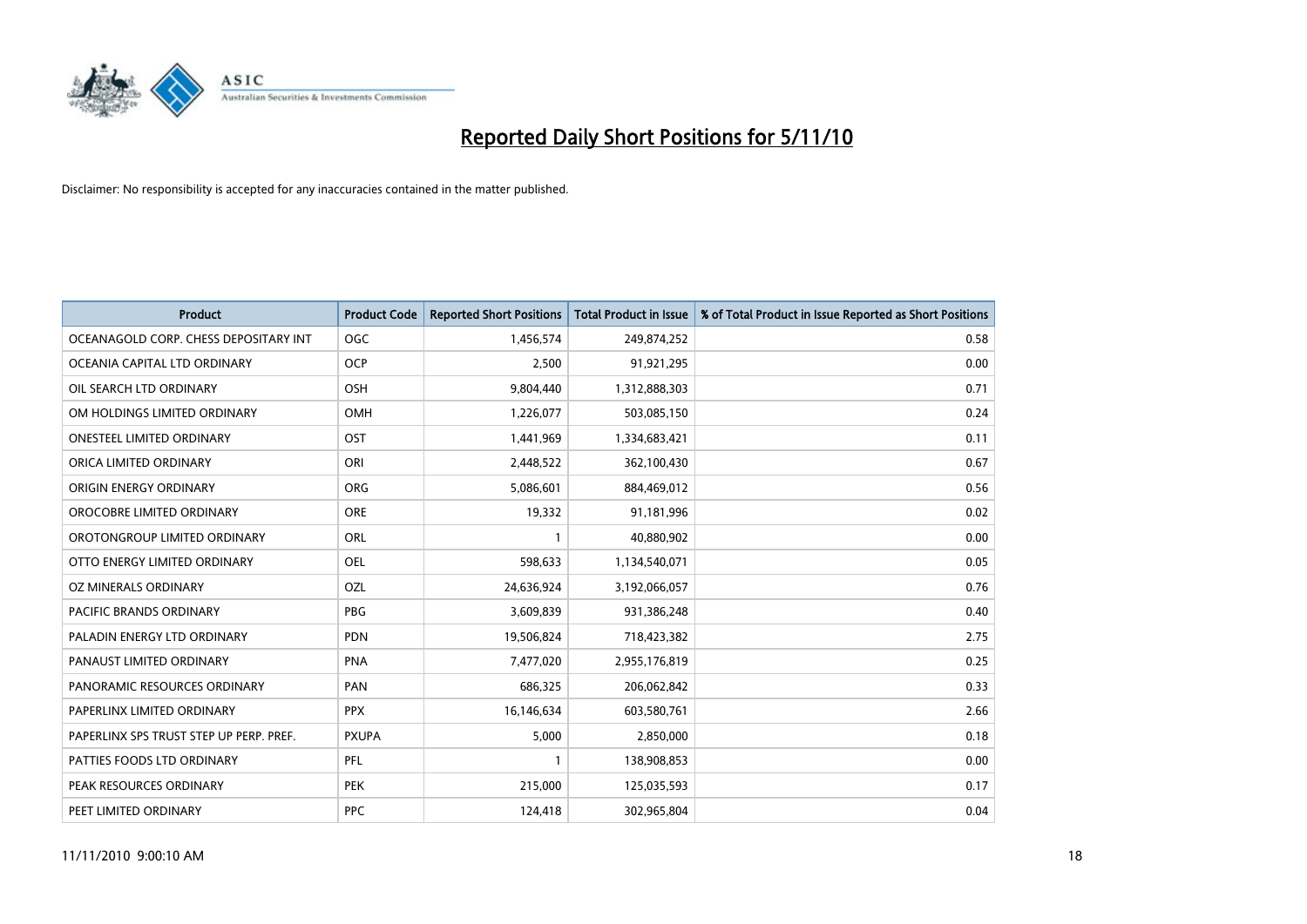

| <b>Product</b>                       | <b>Product Code</b> | <b>Reported Short Positions</b> | Total Product in Issue | % of Total Product in Issue Reported as Short Positions |
|--------------------------------------|---------------------|---------------------------------|------------------------|---------------------------------------------------------|
| PENINSULA MINERALS ORDINARY          | <b>PEN</b>          | 5,000                           | 1,637,297,877          | 0.00                                                    |
| PERILYA LIMITED ORDINARY             | PEM                 | 467,918                         | 526,075,563            | 0.09                                                    |
| PERPETUAL LIMITED ORDINARY           | PPT                 | 2,266,682                       | 43,692,215             | 5.20                                                    |
| PERSEUS MINING LTD ORDINARY          | PRU                 | 2,038,667                       | 421,307,088            | 0.48                                                    |
| PETSEC ENERGY ORDINARY               | <b>PSA</b>          | 223,332                         | 231,283,622            | 0.10                                                    |
| PHARMAXIS LTD ORDINARY               | <b>PXS</b>          | 1,980,637                       | 225,852,684            | 0.86                                                    |
| PHOTON GROUP LTD ORDINARY            | <b>PGA</b>          | 250,510                         | 1,540,543,357          | 0.02                                                    |
| PIKE RIVER COAL ORDINARY             | <b>PRC</b>          | 282,595                         | 405,301,433            | 0.07                                                    |
| PLATINUM ASSET ORDINARY              | <b>PTM</b>          | 4,162,811                       | 561,347,878            | 0.73                                                    |
| PLATINUM AUSTRALIA ORDINARY          | <b>PLA</b>          | 6,891,546                       | 321,130,521            | 2.13                                                    |
| PLATINUM CAPITAL LTD ORDINARY        | <b>PMC</b>          |                                 | 163,732,888            | 0.00                                                    |
| PLUTON RESOURCES ORDINARY            | PLV                 | 598,500                         | 156,049,880            | 0.38                                                    |
| PMP LIMITED ORDINARY                 | <b>PMP</b>          | 1,716,720                       | 335,338,483            | 0.50                                                    |
| PORT BOUVARD LIMITED ORDINARY        | PBD                 | 6,754                           | 593,868,295            | 0.00                                                    |
| PREMIER INVESTMENTS ORDINARY         | <b>PMV</b>          | 172,395                         | 155,030,045            | 0.12                                                    |
| PRIMARY HEALTH CARE ORDINARY         | <b>PRY</b>          | 10,206,949                      | 495,978,188            | 2.06                                                    |
| PRIME INFR GROUP. STAPLED SECURITIES | PIH                 | 657,960                         | 351,776,795            | 0.17                                                    |
| PRIME MEDIA GRP LTD ORDINARY         | PRT                 | $\overline{2}$                  | 366,330,303            | 0.00                                                    |
| PRIMEAG AUSTRALIA ORDINARY           | PAG                 | 311,454                         | 150,569,976            | 0.21                                                    |
| PROGEN PHARMACEUTIC ORDINARY         | PGL                 | 151,596                         | 24,709,097             | 0.61                                                    |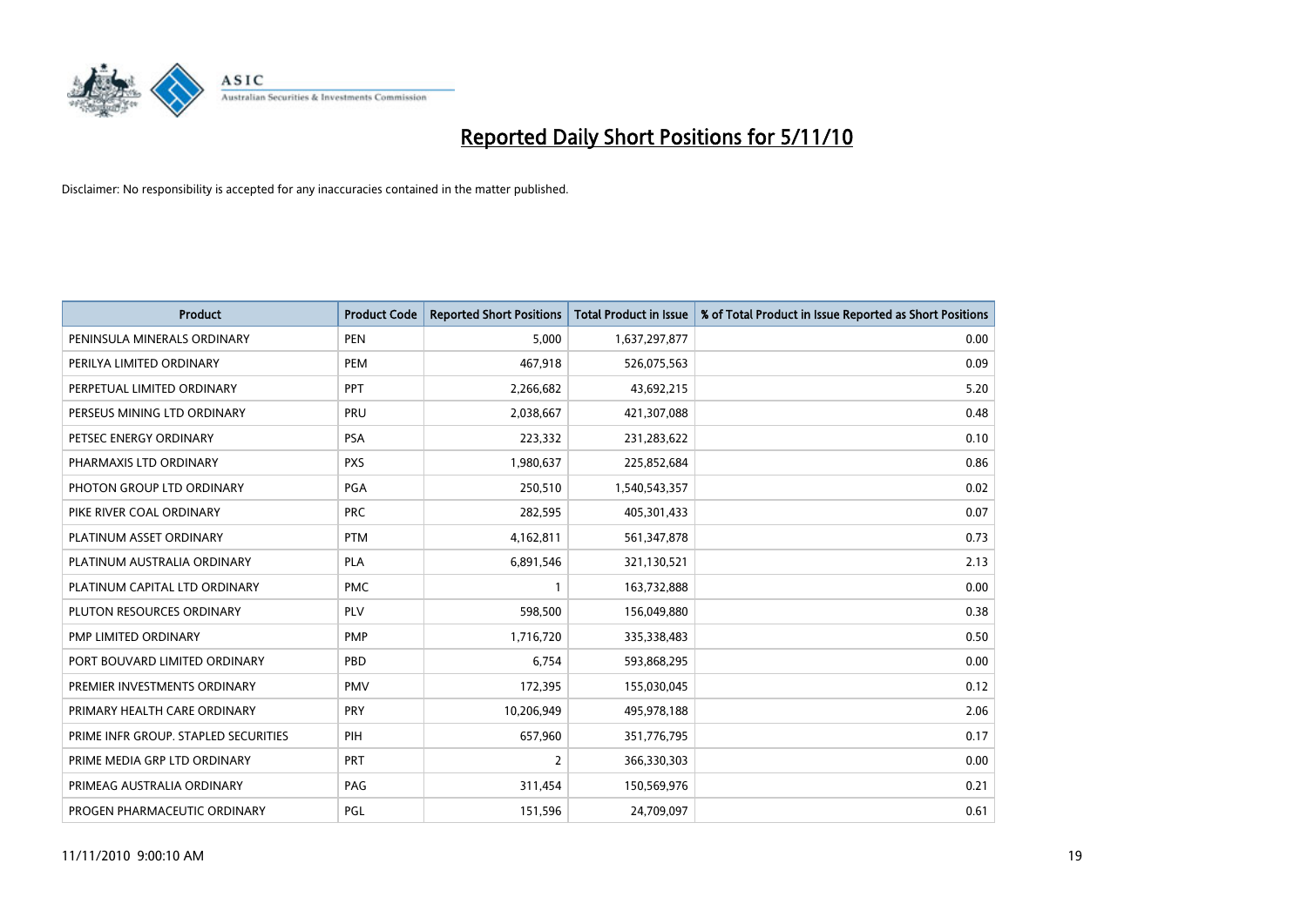

| <b>Product</b>                       | <b>Product Code</b> | <b>Reported Short Positions</b> | <b>Total Product in Issue</b> | % of Total Product in Issue Reported as Short Positions |
|--------------------------------------|---------------------|---------------------------------|-------------------------------|---------------------------------------------------------|
| PROGRAMMED ORDINARY                  | <b>PRG</b>          | 1,051,787                       | 118,169,908                   | 0.89                                                    |
| <b>PSIVIDA CORP CDI 1:1</b>          | <b>PVA</b>          | 6,878                           | 7,805,836                     | 0.09                                                    |
| <b>QANTAS AIRWAYS ORDINARY</b>       | QAN                 | 9,661,495                       | 2,265,123,620                 | 0.43                                                    |
| OBE INSURANCE GROUP ORDINARY         | <b>OBE</b>          | 20,777,484                      | 1,051,600,529                 | 1.97                                                    |
| <b>QUBE LOGISTICS ORDINARY UNITS</b> | <b>QUB</b>          | 300                             | 517,868,029                   | 0.00                                                    |
| RAMELIUS RESOURCES ORDINARY          | <b>RMS</b>          | 37,248                          | 291,208,795                   | 0.01                                                    |
| RAMSAY HEALTH CARE ORDINARY          | <b>RHC</b>          | 1,693,449                       | 202,081,252                   | 0.83                                                    |
| RANGE RESOURCES LTD ORDINARY         | <b>RRS</b>          | 1,250,000                       | 1,180,974,672                 | 0.11                                                    |
| <b>RCR TOMLINSON ORDINARY</b>        | <b>RCR</b>          | 68,067                          | 131,887,672                   | 0.05                                                    |
| <b>REA GROUP ORDINARY</b>            | <b>REA</b>          | 4,713                           | 129,691,280                   | 0.00                                                    |
| <b>RED 5 LIMITED ORDINARY</b>        | <b>RED</b>          | 128,250                         | 1,079,288,043                 | 0.01                                                    |
| <b>RED FORK ENERGY ORDINARY</b>      | <b>RFE</b>          | 7,696                           | 139,535,000                   | 0.01                                                    |
| REDFLEX HOLDINGS ORDINARY            | <b>RDF</b>          | 3,225                           | 110,345,599                   | 0.00                                                    |
| REED RESOURCES LTD ORDINARY          | <b>RDR</b>          | 268,205                         | 192,271,768                   | 0.14                                                    |
| <b>REGIS RESOURCES ORDINARY</b>      | <b>RRL</b>          | 486.904                         | 428,945,834                   | 0.09                                                    |
| RESMED INC CDI 10:1                  | <b>RMD</b>          | 9,345,124                       | 1,516,163,980                 | 0.61                                                    |
| RESOLUTE MINING ORDINARY             | <b>RSG</b>          | 1,130,451                       | 451,503,505                   | 0.25                                                    |
| RESOURCE EQUIP LTD ORDINARY          | <b>RQL</b>          | 59,774                          | 154,224,920                   | 0.04                                                    |
| <b>RESOURCE GENERATION ORDINARY</b>  | <b>RES</b>          | 157,911                         | 182,680,530                   | 0.09                                                    |
| REVERSE CORP LIMITED ORDINARY        | <b>REF</b>          | 25,141                          | 92,382,175                    | 0.03                                                    |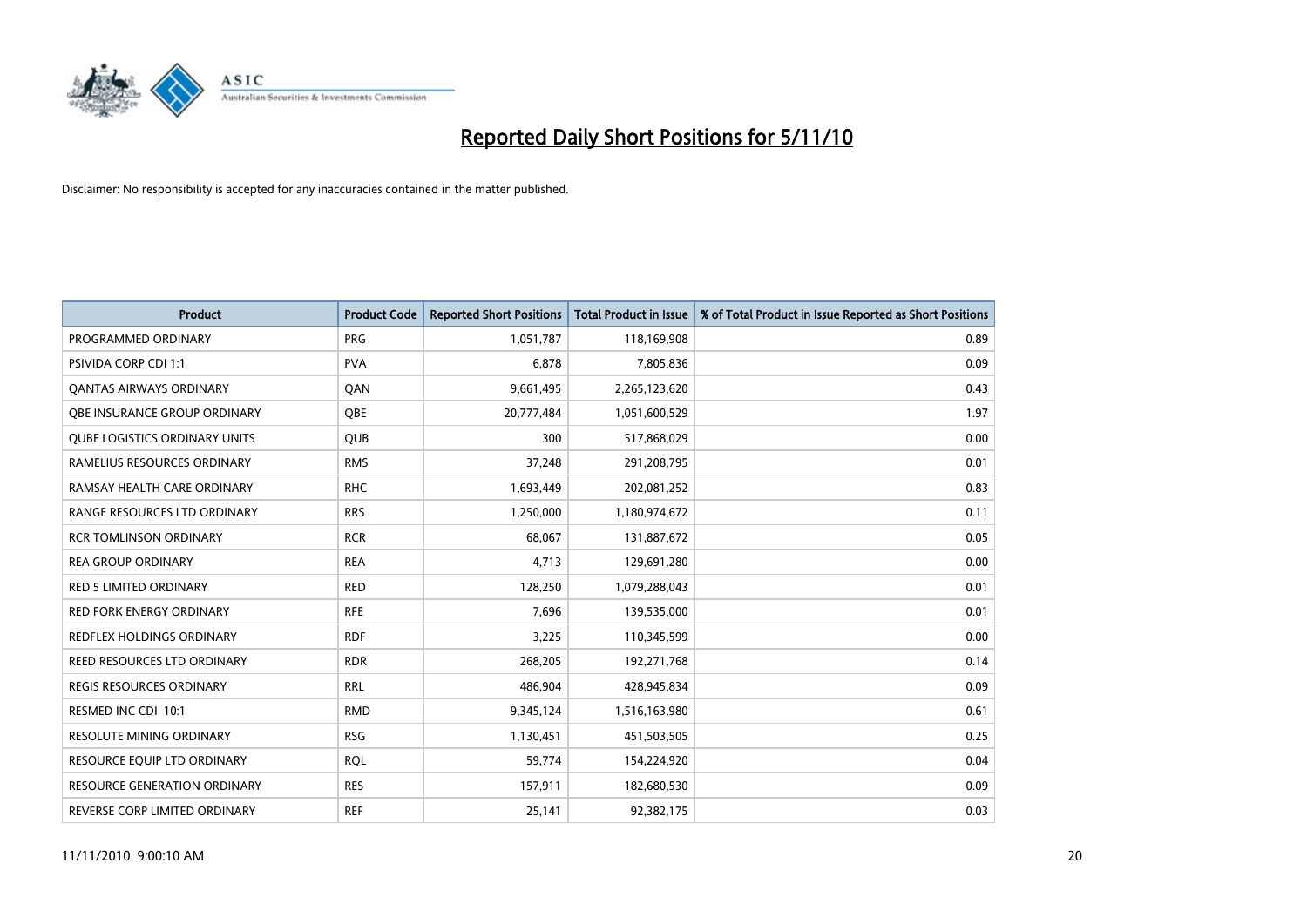

| <b>Product</b>                    | <b>Product Code</b> | <b>Reported Short Positions</b> | <b>Total Product in Issue</b> | % of Total Product in Issue Reported as Short Positions |
|-----------------------------------|---------------------|---------------------------------|-------------------------------|---------------------------------------------------------|
| REX MINERALS LIMITED ORDINARY     | <b>RXM</b>          | 3,084                           | 132,199,460                   | 0.00                                                    |
| RHG LIMITED ORDINARY              | <b>RHG</b>          | 13,020                          | 318,745,978                   | 0.00                                                    |
| RIDLEY CORPORATION ORDINARY       | <b>RIC</b>          | 53,937                          | 307,817,071                   | 0.02                                                    |
| RIO TINTO LIMITED ORDINARY        | <b>RIO</b>          | 19,165,426                      | 435,758,720                   | 4.36                                                    |
| <b>RIVERCITY MOTORWAY STAPLED</b> | <b>RCY</b>          | 300,208                         | 957,010,115                   | 0.03                                                    |
| RIVERSDALE MINING ORDINARY        | <b>RIV</b>          | 94,710                          | 236,051,188                   | 0.03                                                    |
| ROC OIL COMPANY ORDINARY          | <b>ROC</b>          | 4,294,672                       | 713,154,560                   | 0.59                                                    |
| SAI GLOBAL LIMITED ORDINARY       | SAI                 | 64,527                          | 197,905,160                   | 0.03                                                    |
| SALMAT LIMITED ORDINARY           | <b>SLM</b>          | 78,195                          | 159,134,483                   | 0.05                                                    |
| SAMSON OIL & GAS LTD ORDINARY     | SSN                 | 380,000                         | 1,664,588,164                 | 0.02                                                    |
| SANDFIRE RESOURCES ORDINARY       | <b>SFR</b>          | 33,808                          | 131,734,760                   | 0.03                                                    |
| <b>SANTOS LTD ORDINARY</b>        | <b>STO</b>          | 4,679,380                       | 834,058,037                   | 0.56                                                    |
| SARACEN MINERAL ORDINARY          | SAR                 | 133,144                         | 492,151,415                   | 0.02                                                    |
| SEDGMAN LIMITED ORDINARY          | <b>SDM</b>          | 170,785                         | 207,997,898                   | 0.08                                                    |
| SEEK LIMITED ORDINARY             | <b>SEK</b>          | 3,558,757                       | 336,584,488                   | 1.04                                                    |
| SENETAS CORPORATION ORDINARY      | <b>SEN</b>          | 756,999                         | 461,522,263                   | 0.16                                                    |
| SERVCORP LIMITED ORDINARY         | SRV                 | 92,391                          | 98,440,807                    | 0.09                                                    |
| SERVICE STREAM ORDINARY           | <b>SSM</b>          | 378,454                         | 283,418,867                   | 0.13                                                    |
| SEVEN GROUP HOLDINGS ORDINARY     | <b>SVW</b>          | 92,070                          | 305,410,281                   | 0.03                                                    |
| SIGMA PHARMACEUTICAL ORDINARY     | SIP                 | 8,342,859                       | 1,178,626,572                 | 0.70                                                    |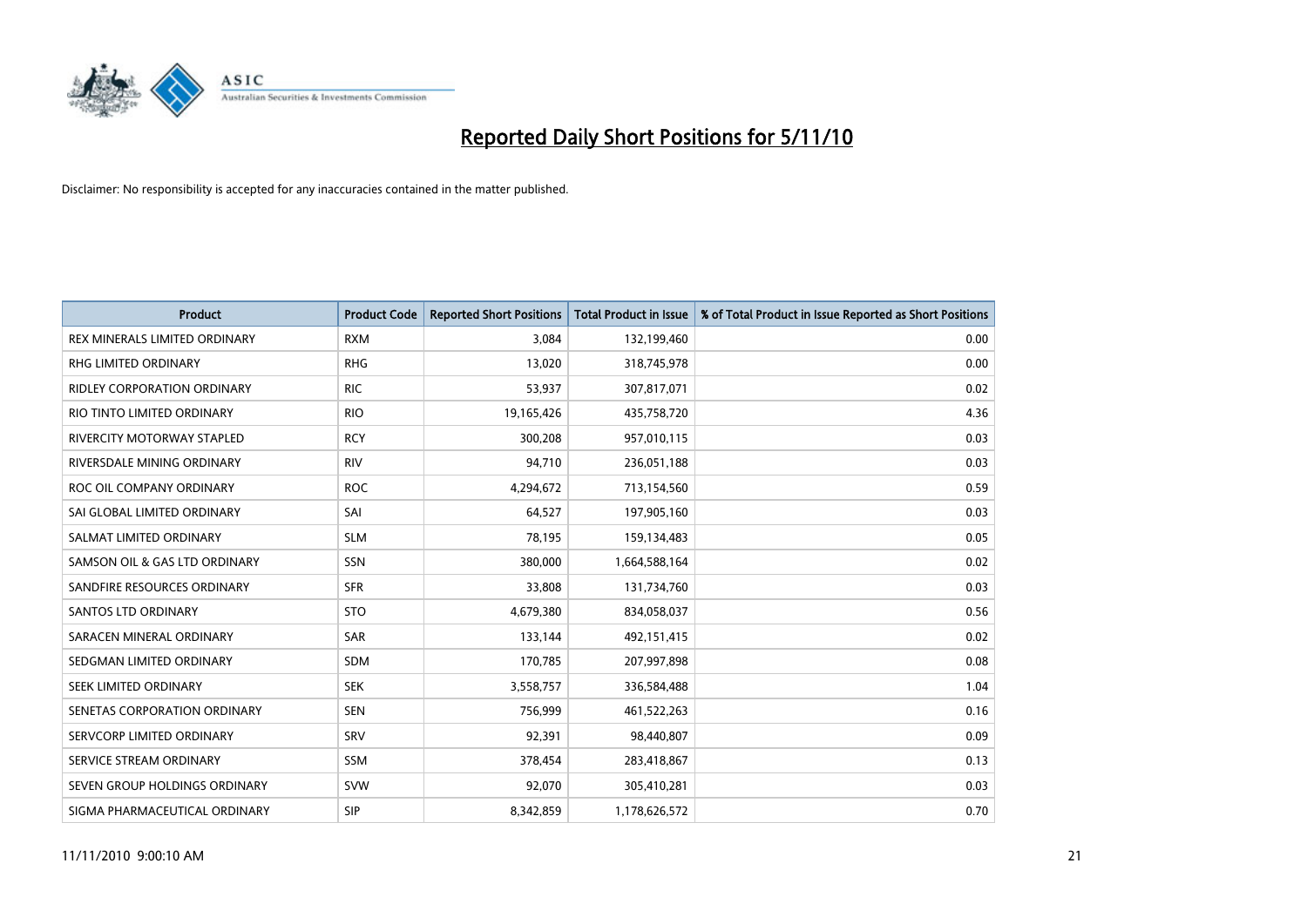

| <b>Product</b>                           | <b>Product Code</b> | <b>Reported Short Positions</b> | <b>Total Product in Issue</b> | % of Total Product in Issue Reported as Short Positions |
|------------------------------------------|---------------------|---------------------------------|-------------------------------|---------------------------------------------------------|
| SILEX SYSTEMS ORDINARY                   | <b>SLX</b>          | 177,163                         | 149,506,391                   | 0.10                                                    |
| SILVER LAKE RESOURCE ORDINARY            | <b>SLR</b>          | 69,482                          | 178,757,838                   | 0.03                                                    |
| SIMS METAL MGMT LTD ORDINARY             | SGM                 | 3,507,794                       | 204,675,998                   | 1.72                                                    |
| SINGAPORE TELECOMM. CHESS DEPOSITARY INT | SGT                 | 2,810,852                       | 389,173,075                   | 0.70                                                    |
| SKILLED GROUP LTD ORDINARY               | <b>SKE</b>          | 12,539                          | 190,738,408                   | 0.00                                                    |
| SKY CITY ENTERTAIN, ORDINARY             | <b>SKC</b>          | 15,367,193                      | 575,114,687                   | 2.67                                                    |
| SKY NETWORK ORDINARY                     | <b>SKT</b>          | 1,269,140                       | 389,139,785                   | 0.33                                                    |
| SMS MANAGEMENT, ORDINARY                 | <b>SMX</b>          | 45.325                          | 67,661,358                    | 0.07                                                    |
| SONIC HEALTHCARE ORDINARY                | <b>SHL</b>          | 5,903,866                       | 388,429,875                   | 1.52                                                    |
| SP AUSNET STAPLED SECURITIES             | <b>SPN</b>          | 7,059,994                       | 2,748,353,504                 | 0.25                                                    |
| SPARK INFRASTRUCTURE STAPLED SECURITIES  | SKI                 | 23,902,210                      | 1,326,734,264                 | 1.80                                                    |
| SPDR 200 FUND ETF UNITS                  | <b>STW</b>          | 7,408                           | 57,428,081                    | 0.01                                                    |
| SPECIALTY FASHION ORDINARY               | <b>SFH</b>          | 1,580,776                       | 191,268,264                   | 0.82                                                    |
| SPOTLESS GROUP LTD ORDINARY              | <b>SPT</b>          | 1,158,500                       | 261,070,153                   | 0.45                                                    |
| ST BARBARA LIMITED ORDINARY              | SBM                 | 19,985,204                      | 1,953,668,407                 | 1.02                                                    |
| STAGING CONNECTIONS ORDINARY             | <b>STG</b>          | 2,917,189                       | 783,175,134                   | 0.37                                                    |
| STANMORE COAL LTD ORDINARY               | <b>SMR</b>          | 4,370                           | 61,196,609                    | 0.01                                                    |
| STH AMERICAN COR LTD ORDINARY            | SAY                 | 9,200                           | 233,651,371                   | 0.00                                                    |
| STHN CROSS MEDIA ORDINARY                | <b>SXL</b>          | 99,036                          | 378,827,750                   | 0.02                                                    |
| STOCKLAND UNITS/ORD STAPLED              | SGP                 | 12,190,296                      | 2,383,036,717                 | 0.49                                                    |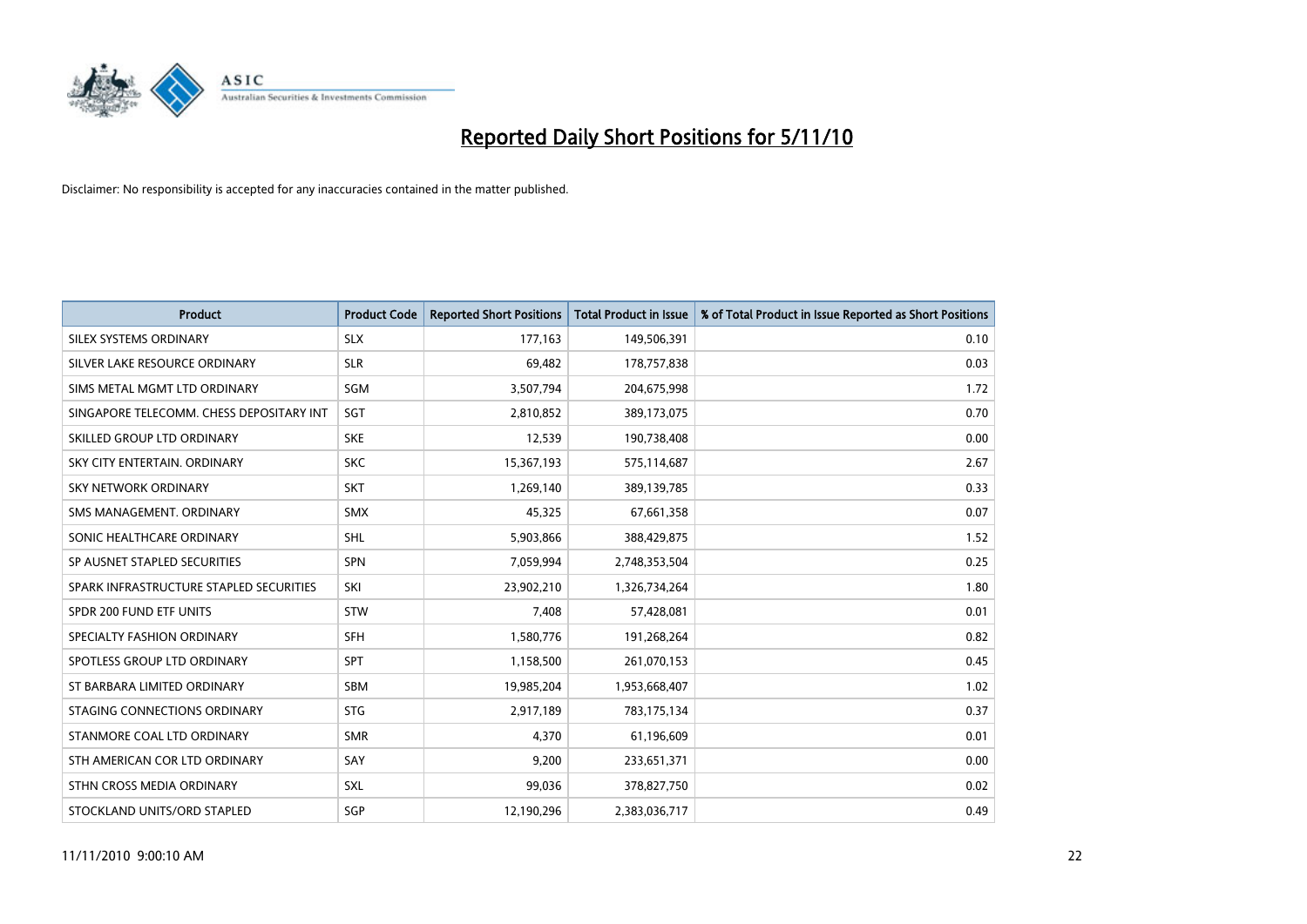

| <b>Product</b>                      | <b>Product Code</b> | <b>Reported Short Positions</b> | <b>Total Product in Issue</b> | % of Total Product in Issue Reported as Short Positions |
|-------------------------------------|---------------------|---------------------------------|-------------------------------|---------------------------------------------------------|
| <b>STRAITS RESOURCES ORDINARY</b>   | SRL                 | 4,810,119                       | 255,203,613                   | 1.88                                                    |
| STW COMMUNICATIONS ORDINARY         | SGN                 | 239,117                         | 364,310,964                   | 0.06                                                    |
| SUNCORP-METWAY, ORDINARY            | <b>SUN</b>          | 4,852,036                       | 1,281,390,524                 | 0.38                                                    |
| SUNDANCE RESOURCES ORDINARY         | <b>SDL</b>          | 13,568,268                      | 2,709,995,932                 | 0.50                                                    |
| SUNLAND GROUP LTD ORDINARY          | <b>SDG</b>          | 101,359                         | 251,107,692                   | 0.04                                                    |
| SUPER CHEAP AUTO GRP ORDINARY       | <b>SUL</b>          | 298,793                         | 128,752,619                   | 0.23                                                    |
| SWICK MINING ORDINARY               | <b>SWK</b>          | 1,548                           | 236,724,970                   | 0.00                                                    |
| SYLVANIA RESOURCES ORDINARY         | SLV                 | 50,499                          | 250,791,142                   | 0.02                                                    |
| SYMEX HOLDINGS ORDINARY             | <b>SYM</b>          | 6,633                           | 125,037,628                   | 0.01                                                    |
| TABCORP HOLDINGS LTD ORDINARY       | <b>TAH</b>          | 2,961,873                       | 654,446,483                   | 0.43                                                    |
| <b>TALENT2 INTERNATION ORDINARY</b> | <b>TWO</b>          | 7                               | 141,342,500                   | 0.00                                                    |
| <b>TALISMAN MINING ORDINARY</b>     | <b>TLM</b>          | 16,389                          | 110,291,483                   | 0.01                                                    |
| TAP OIL LIMITED ORDINARY            | TAP                 | 2,521,697                       | 231,229,499                   | 1.08                                                    |
| TASSAL GROUP LIMITED ORDINARY       | <b>TGR</b>          | 3,546,432                       | 146,304,404                   | 2.42                                                    |
| <b>TATTS GROUP LTD ORDINARY</b>     | <b>TTS</b>          | 7,761,419                       | 1,300,888,465                 | 0.59                                                    |
| TELECOM CORPORATION ORDINARY        | <b>TEL</b>          | 28,072,341                      | 1,924,555,171                 | 1.45                                                    |
| TELSTRA CORPORATION. ORDINARY       | <b>TLS</b>          | 9,383,436                       | 12,443,074,357                | 0.08                                                    |
| TEN NETWORK HOLDINGS ORDINARY       | <b>TEN</b>          | 8,026,602                       | 1,045,236,720                 | 0.78                                                    |
| TFS CORPORATION LTD ORDINARY        | <b>TFC</b>          | 63,054                          | 227,360,909                   | 0.02                                                    |
| THE REJECT SHOP ORDINARY            | <b>TRS</b>          | 31,897                          | 26,033,570                    | 0.12                                                    |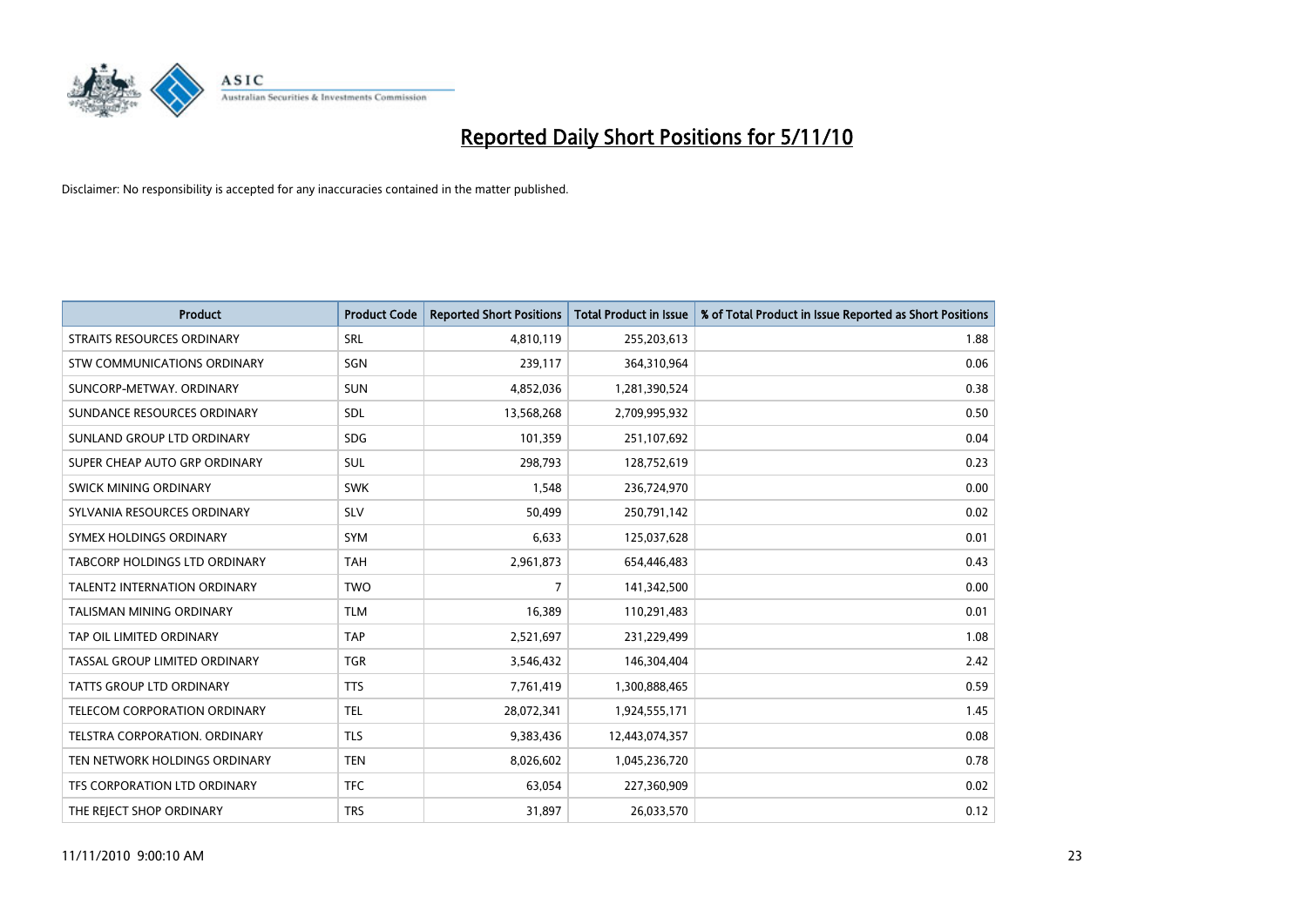

| <b>Product</b>                          | <b>Product Code</b> | <b>Reported Short Positions</b> | Total Product in Issue | % of Total Product in Issue Reported as Short Positions |
|-----------------------------------------|---------------------|---------------------------------|------------------------|---------------------------------------------------------|
| THOR MINING PLC CHESS DEPOSITARY        | <b>THR</b>          | 2,307                           | 288,754,017            | 0.00                                                    |
| THORN GROUP LIMITED ORDINARY            | <b>TGA</b>          | 2,361                           | 129,459,770            | 0.00                                                    |
| THUNDELARRA EXPLOR, ORDINARY            | <b>THX</b>          | 6.821                           | 152,910,147            | 0.00                                                    |
| TIGER RESOURCES ORDINARY                | <b>TGS</b>          | 163,189                         | 596,373,151            | 0.03                                                    |
| TIMBERCORP LIMITED ORDINARY             | <b>TIM</b>          | 90,075                          | 352,071,429            | 0.02                                                    |
| <b>TISHMAN SPEYER UNITS</b>             | <b>TSO</b>          | 64,785                          | 338,440,904            | 0.02                                                    |
| TNG LIMITED ORDINARY                    | <b>TNG</b>          | 4,321                           | 258,055,076            | 0.00                                                    |
| TOLL HOLDINGS LTD ORDINARY              | <b>TOL</b>          | 12,644,754                      | 706,577,616            | 1.78                                                    |
| TORO ENERGY LIMITED ORDINARY            | <b>TOE</b>          | 85,404                          | 964,936,676            | 0.01                                                    |
| <b>TOWER AUSTRALIA ORDINARY</b>         | <b>TAL</b>          | 629,838                         | 415,928,881            | 0.14                                                    |
| TOWER LIMITED ORDINARY                  | <b>TWR</b>          | 689,519                         | 260,631,787            | 0.26                                                    |
| TOX FREE SOLUTIONS ORDINARY             | <b>TOX</b>          | 486,918                         | 91,855,500             | 0.52                                                    |
| TPG TELECOM LIMITED ORDINARY            | <b>TPM</b>          | 2,522,406                       | 767,849,104            | 0.31                                                    |
| TRANSFIELD SERV INFR STAPLED SECURITIES | <b>TSI</b>          | 209,212                         | 434,862,971            | 0.05                                                    |
| <b>TRANSFIELD SERVICES ORDINARY</b>     | <b>TSE</b>          | 3,749,213                       | 441,350,229            | 0.85                                                    |
| TRANSPACIFIC INDUST. ORDINARY           | <b>TPI</b>          | 15,968,204                      | 960,638,735            | 1.62                                                    |
| TRANSURBAN GROUP TRIPLE STAPLED SEC.    | <b>TCL</b>          | 4,848,854                       | 1,441,290,633          | 0.35                                                    |
| TRINITY GROUP STAPLED SECURITIES        | <b>TCQ</b>          | 3,419                           | 231,701,539            | 0.00                                                    |
| TROY RESOURCES NL ORDINARY              | <b>TRY</b>          | 34,873                          | 87,474,323             | 0.04                                                    |
| UGL LIMITED ORDINARY                    | UGL                 | 4,814,936                       | 166,028,705            | 2.87                                                    |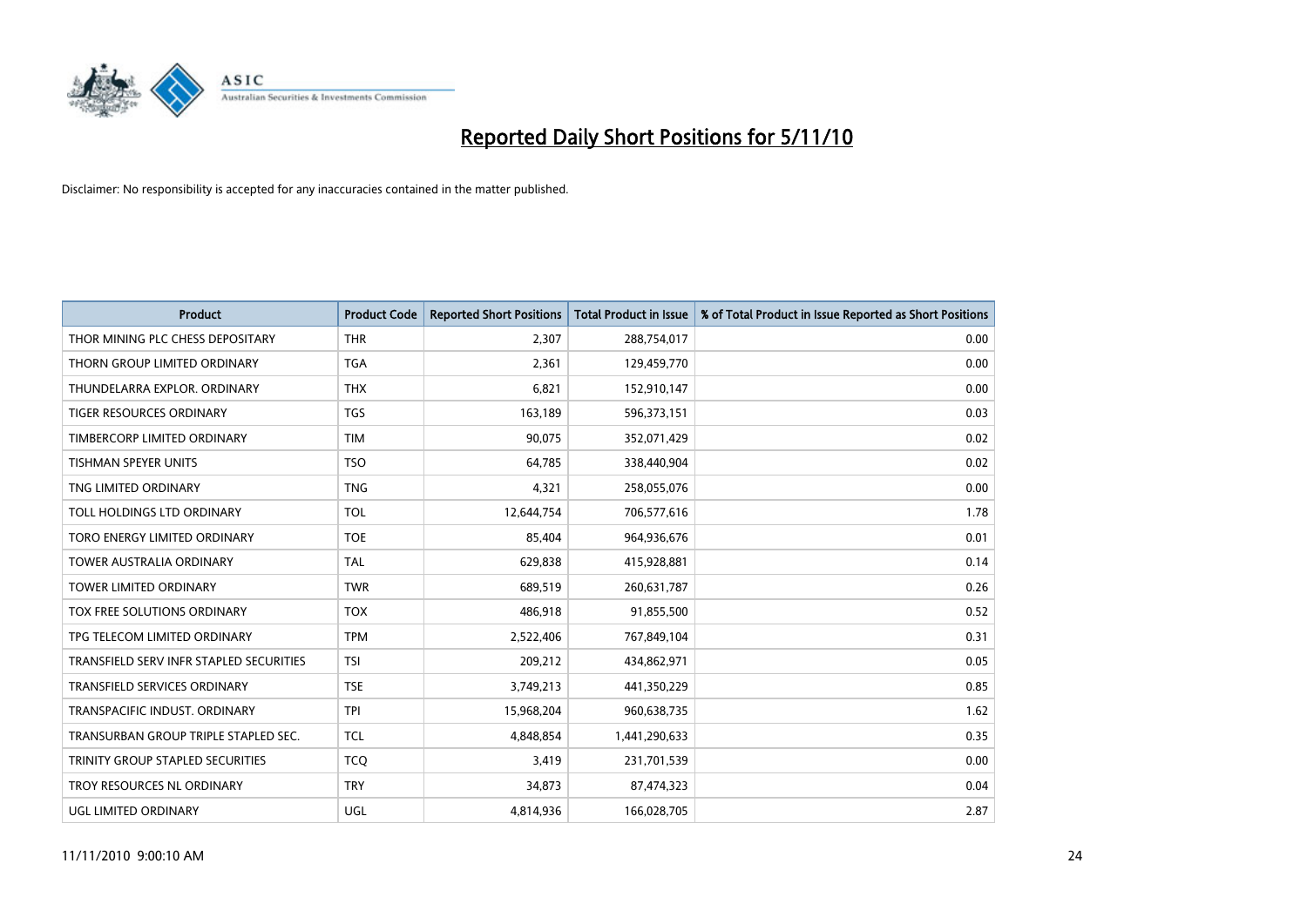

| <b>Product</b>                            | <b>Product Code</b> | <b>Reported Short Positions</b> | <b>Total Product in Issue</b> | % of Total Product in Issue Reported as Short Positions |
|-------------------------------------------|---------------------|---------------------------------|-------------------------------|---------------------------------------------------------|
| UNILIFE CORPORATION CDI 6:1               | <b>UNS</b>          | 61,505                          | 241,158,714                   | 0.02                                                    |
| UXC LIMITED ORDINARY                      | <b>UXC</b>          | 13,762                          | 305,789,718                   | 0.00                                                    |
| VALAD PROPERTY GROUP STPLD US PROHIB DEF  | <b>VPGDA</b>        | 20,701                          | 115,106,464                   | 0.02                                                    |
| <b>VDM GROUP LIMITED ORDINARY</b>         | <b>VMG</b>          | 11,116                          | 195,613,088                   | 0.01                                                    |
| <b>VENTURE MINERALS ORDINARY</b>          | <b>VMS</b>          | 6,500                           | 192,663,334                   | 0.00                                                    |
| <b>VILLAGE ROADSHOW LTD ORDINARY</b>      | <b>VRL</b>          | 682                             | 106,949,195                   | 0.00                                                    |
| VILLAGE ROADSHOW LTD 'A' CLASS PREFERENCE | <b>VRLPA</b>        | 19,557                          | 44,368,905                    | 0.04                                                    |
| <b>VIRGIN BLUE HOLDINGS ORDINARY</b>      | <b>VBA</b>          | 17,950,373                      | 2,209,126,568                 | 0.80                                                    |
| <b>VISION GROUP HLDGS ORDINARY</b>        | <b>VGH</b>          | 78,000                          | 72,771,187                    | 0.11                                                    |
| <b>VITA GROUP LTD ORDINARY</b>            | <b>VTG</b>          | 75,190                          | 142,499,800                   | 0.05                                                    |
| VITERRA INC CDI 1:1                       | <b>VTA</b>          | 4,177                           | 68,629,939                    | 0.01                                                    |
| <b>WAREHOUSE GROUP ORDINARY</b>           | <b>WHS</b>          | 302,724                         | 311,195,868                   | 0.10                                                    |
| <b>WATPAC LIMITED ORDINARY</b>            | <b>WTP</b>          | 7,535                           | 183,341,382                   | 0.00                                                    |
| <b>WDS LIMITED ORDINARY</b>               | <b>WDS</b>          | 26,548                          | 143,107,458                   | 0.02                                                    |
| WEBJET LIMITED ORDINARY                   | <b>WEB</b>          | 103,429                         | 77,361,278                    | 0.14                                                    |
| <b>WESFARMERS LIMITED ORDINARY</b>        | <b>WES</b>          | 21,995,797                      | 1,005,179,423                 | 2.16                                                    |
| WESFARMERS LIMITED PARTIALLY PROTECTED    | <b>WESN</b>         | 1,753,935                       | 151,892,739                   | 1.15                                                    |
| WEST AUSTRALIAN NEWS ORDINARY             | <b>WAN</b>          | 7,007,110                       | 219,668,970                   | 3.19                                                    |
| WESTERN AREAS NL ORDINARY                 | <b>WSA</b>          | 8,677,949                       | 179,735,899                   | 4.82                                                    |
| WESTERN DESERT RES. ORDINARY              | <b>WDR</b>          | 948                             | 134,511,656                   | 0.00                                                    |